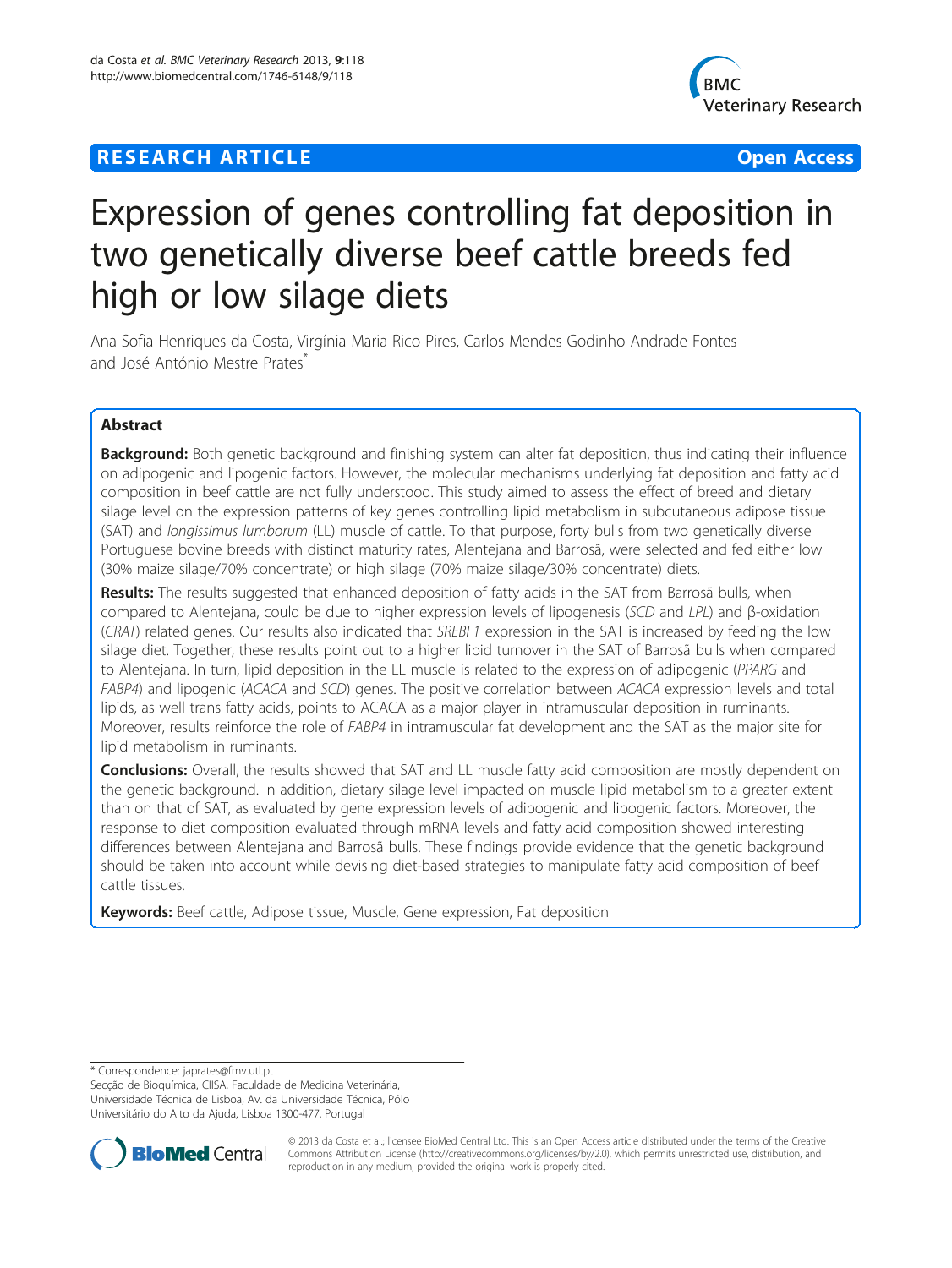## Background

During the last decades consumers have started demanding animal products of low fat and high polyunsaturated fatty acids content, while maintaining high and consistent quality [[1](#page-13-0),[2](#page-13-0)]. To that purpose, research has been conducted on ruminant's adipogenesis and lipogenesis in order to improve both the production efficiency and beef quality. Adipose tissue is involved in the regulation of body homeostasis, particularly in energy metabolism, storage and expenditure. In cattle, fatty acid type and amount in muscles are directly associated with meat quality and its value. In fact, subcutaneous and intramuscular adipose tissues are the most important fat depots concerning meat quality traits. It is desirable that cattle carcasses have minimal amounts of fat stored in subcutaneous adipose tissue (SAT), without a detrimental decrease in intramuscular fat [\[3](#page-13-0)]. This can be achieved only if the regulation of lipid deposition in intramuscular and other fat depots differs substantially. Despite being the main site for de novo fatty acid and triacylglycerols (TAG) synthesis in ruminants [[4\]](#page-13-0), the SAT is also the most energetically inefficient fat depot and, therefore, considered an economic loss. However, while during the last decade knowledge of rodents and human fat physiology has progressed rapidly [[5\]](#page-13-0), the same information regarding ruminant species is very limited.

The expression level of adipogenic and lipogenic genes in adipose tissues is regulated by a number of transcription factors [\[6](#page-13-0)], whose differential expression is known to play a key role in lipid metabolism of cattle adipocytes [\[7](#page-13-0)]. Adipogenesis, lipogenesis, and lipolysis occur through the interaction of endogenous genetic mechanisms (mediated through gene expression and regulated by intrinsic factors), external controls (endocrine agents, extrinsic factors and nutritional metabolites), as well as local interactions within cells in a fat depot [[8\]](#page-14-0). Despite the intricacies of lipogenesis and lipolysis, the role of some genes has been elucidated and confirmed to be related to fatty acid composition in cattle [[6\]](#page-13-0). Potential regulatory mechanisms involved in the fatty acid deposition are lipogenic (ACACA, LPL, FABP4 and SCD) and oxidative (CPT1B and CRAT) genes, as well as transcription regulators (PPARA, PPARG and SREBF1). These genes have been described [\[9](#page-14-0)-[11\]](#page-14-0) for their roles and expression patterns during adipocyte differentiation, namely in studies comparing the regulation of adipose tissue deposition in distinct cattle breeds [[9,12\]](#page-14-0).

Genetic factors underlying both the deposition and the turnover of individual fatty acids are not fully understood, although breed has been found to influence beef fatty acid composition [\[13\]](#page-14-0). Fatty acid composition in meat-producing animals is recognised to have implications on the nutritional and organoleptic properties of

meat, as well as in its technological quality [[14\]](#page-14-0). Ruminant products can be an additional source of the beneficial long-chain  $n-3$  PUFA (EPA and DHA) for human diets  $[2]$  $[2]$  when the consumption of *n*-3 PUFA-rich foods, such as fish, is low. In addition, ruminant meats are major dietary sources of DPA  $(22:5n-3)$ . Thus, genetic selection and breeding of animals with a desirable meat fatty composition may provide a source of beneficial fatty acids for human consumption [[15\]](#page-14-0). Comparative differences of beef cattle present a unique resource to study several aspects of lipid metabolism. In addition to genetic factors, finishing systems can dramatically alter fat deposition [\[16](#page-14-0)], thus indicating that lipogenic activity is influenced by the dietary energy level, the energy source and, possibly, the forage to concentrate ratio. However, fatty acid composition in ruminant animals, unlike in monogastrics, is much less dependent on the diet, as a consequence of dietary fatty acid metabolism (i.e., isomerisation, biohydrogenation) within the rumen [\[17\]](#page-14-0).

The biochemical processes and the molecular background affecting genetic variability of the complex trait of fat content and fatty acid composition are not yet fully understood, particularly with regard to European cattle breeds, because most of the recent studies have been performed on the specific genetic background of Japanese Black cattle [\[15](#page-14-0)]. Therefore, we conducted a trial with bulls from two Portuguese genetically diverse breeds [\[18](#page-14-0)] with distinct maturity rates, Alentejana and Barrosã, fed high or low silage diets. The working hypothesis of the present paper was that the expression of key genes controlling lipid metabolism during the finishing phase of cattle is breed-specific (Alentejana vs. Barrosã) and diet-modulated (high vs. low silage). Furthermore, given the distinct roles of subcutaneous and intramuscular fat depots in cattle lipid metabolism, the tissue-specific variations were also investigated through the analysis of both SAT and muscle gene expression patterns. Finally, the breed-, diet- and tissue-specific relationships among the expression level of these genes and fat content and composition were also assessed.

## Results

#### Fatty acid composition of subcutaneous adipose tissue

Total lipid content and percentages of main fatty acids (*i.e.*, those  $>1\%$  of total fatty acids and the main CLA isomer, 18:2c9t11) in the SAT from the four experimental groups are presented in Table [1.](#page-2-0) The content of total lipids was higher ( $P = 0.002$ ) in the SAT of Barrosã breed when compared to Alentejana bulls. Barrosã bulls had lower 14:0  $(P = 0.024)$ , 16:0  $(P < 0.001)$  and 18:0  $(P<0.001)$  fatty acid proportions in the SAT than the Alentejana bulls. Breed also determined the proportions of 16:1c9, a-17:0, 18:1t11, 18:1c9 and 18:2c9t11-CLA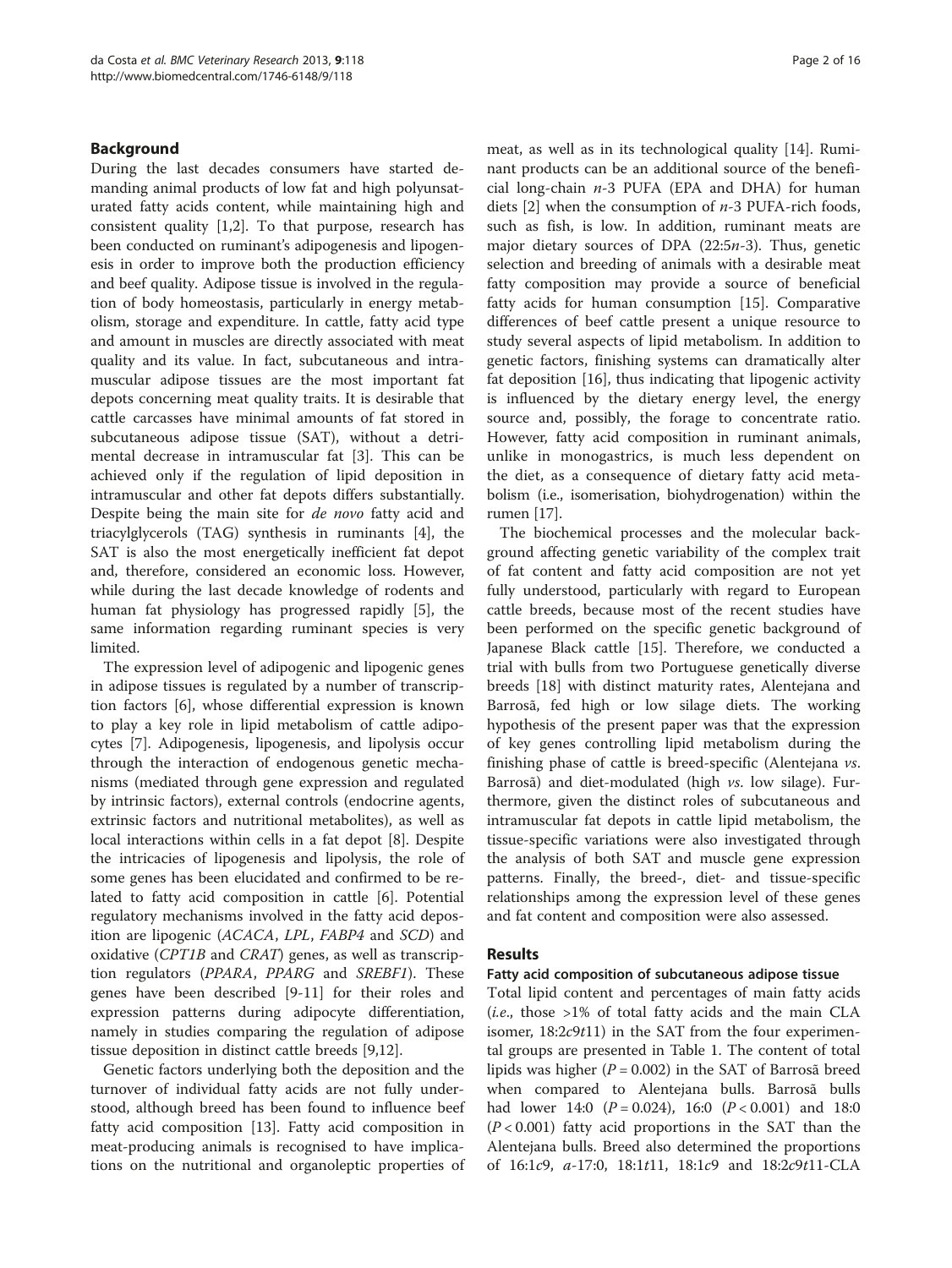|                             | Alentejana        |           |                   |           | <b>Barrosa</b>    |           |                   |           | P            |             |                                       |
|-----------------------------|-------------------|-----------|-------------------|-----------|-------------------|-----------|-------------------|-----------|--------------|-------------|---------------------------------------|
|                             | <b>HS</b>         |           | LS                |           | <b>HS</b>         |           | <b>LS</b>         |           | <b>Breed</b> | <b>Diet</b> | <b>Breed <math>\times</math> Diet</b> |
|                             | Mean              | <b>SE</b> | Mean              | <b>SE</b> | Mean              | <b>SE</b> | Mean              | <b>SE</b> |              |             |                                       |
| <b>Total lipids</b>         | 58.44             | 1.748     | 59.67             | 1.063     | 63.89             | 1.729     | 65.17             | 1.689     | 0.002        | 0.434       | 0.987                                 |
| Main individual fatty acids |                   |           |                   |           |                   |           |                   |           |              |             |                                       |
| $14:0^6$                    | 3.50              | 0.198     | 3.52              | 0.189     | 2.98              | 0.130     | 3.23              | 0.164     | 0.024        | 0.426       | 0.517                                 |
| $16:0^{5}$                  | 27.24             | 0.429     | 26.57             | 0.552     | 23.63             | 0.444     | 25.11             | 0.659     | < 0.001      | 0.449       | 0.051                                 |
| $16:1c9^{6}$                | 4.03              | 0.380     | 3.83              | 0.242     | 4.89              | 0.263     | 5.41              | 0.248     | < 0.001      | 0.590       | 0.218                                 |
| $a-17:0^5$                  | 1.30              | 0.026     | 1.13              | 0.031     | 1.45              | 0.035     | 1.35              | 0.038     | < 0.001      | < 0.001     | 0.315                                 |
| 18:0                        | 14.53             | 0.776     | 12.94             | 0.804     | 11.44             | 0.713     | 9.75              | 0.658     | < 0.001      | 0.034       | 0.946                                 |
| 18:1t11                     | 1.41              | 0.123     | 1.36              | 0.129     | 1.88              | 0.125     | 1.74              | 0.113     | 0.002        | 0.456       | 0.705                                 |
| $18:1c9^{6}$                | 33.5              | 1.019     | 34.65             | 0.835     | 37.43             | 0.752     | 37.18             | 0.872     | < 0.001      | 0.610       | 0.431                                 |
| 18:1c11                     | 4.13              | 0.396     | 3.7               | 0.367     | 4.32              | 0.144     | 4.53              | 0.142     | 0.093        | 0.692       | 0.279                                 |
| CLA(c9t11)                  | 0.40              | 0.034     | 0.34              | 0.026     | 0.80              | 0.041     | 0.81              | 0.041     | < 0.001      | 0.504       | 0.324                                 |
| $18:2n-6$                   | $1.49^{b}$        | 0.030     | 2.29 <sup>c</sup> | 0.141     | 1.70 <sup>a</sup> | 0.050     | 1.82 <sup>a</sup> | 0.064     | 0.181        | < 0.001     | 0.002                                 |
| Partial sums                |                   |           |                   |           |                   |           |                   |           |              |             |                                       |
| $\Sigma$ SFA                | 46.89             | 1.000     | 44.76             | 1.303     | 39.61             | 1.035     | 39.21             | 1.184     | < 0.001      | 0.273       | 0.453                                 |
| Σ MUFA                      | 44.89             | 1.034     | 46.00             | 1.323     | 50.62             | 1.092     | 51.54             | 1.223     | < 0.001      | 0.395       | 0.933                                 |
| $\Sigma$ TFA                | 2.73              | 0.181     | 3.57              | 0.277     | 3.75              | 0.176     | 3.79              | 0.145     | 0.004        | 0.037       | 0.057                                 |
| $\Sigma$ PUFA               | 1.80 <sup>a</sup> | 0.101     | 2.58 <sup>c</sup> | 0.144     | 2.07 <sup>b</sup> | 0.055     | $2.11^{b}$        | 0.067     | 0.347        | < 0.001     | 0.001                                 |
| $\Sigma$ n-3 PUFA           | 0.27 <sup>a</sup> | 0.012     | 0.26 <sup>a</sup> | 0.016     | $0.32^{b}$        | 0.008     | $0.25^{\circ}$    | 0.005     | 0.081        | < 0.001     | 0.012                                 |
| $\Sigma$ n-6 PUFA           | 1.53 <sup>a</sup> | 0.090     | 2.32 <sup>c</sup> | 0.134     | $1.75^{b}$        | 0.049     | 1.86 <sup>b</sup> | 0.065     | 0.216        | < 0.001     | 0.001                                 |
| $\Sigma$ BCFA               | 2.69              | 0.085     | 2.06              | 0.051     | 2.77              | 0.068     | 2.25              | 0.060     | 0.051        | < 0.001     | 0.411                                 |

<span id="page-2-0"></span>Table 1 Total lipids and fatty acid composition of subcutaneous adipose tissue from Alentejana and Barrosã breeds fed either high or low silage-based diets $1-3$ 

1 Different superscripts differ at least P < 0.05. SFA, sum of 12:0,14:0, 15:0, 16:0, 17:0, 18:0 and 20:0; MUFA, sum of 14:1c9, 16:1c7, 16:1c9, 17:1c9, 18:1c9, 18:1c11, 18:1c12, 18:1c13, 18:1c15, 19:1 and 20:1c11; TFA, sum of 18:1t6-t8, 18:1t9, 18:1t10, 18:1t11, 18:1t12, 18:1t16 + c14, 18:2c9t11 and 18:2t11c15; PUFA, sum of 18:2n-6, 18:3n-3, 20:3n-6 and 20:4n-6; BCFA, sum of i-14:0, i-15:0, a-15:0, i-16:0, i-17:0, a-17:0 and i-18:0. <sup>2</sup>

 $2$ Total lipids are expressed as g/100 g muscle; fatty acid composition is expressed as g/100 g fatty acids.

 $3$  HS, High silage; LS, Low silage.

Variable adjusted for total lipids.

fatty acids in the SAT, with the Barrosã breed having higher values when compared to the Alentejana bulls  $(P<0.01)$ . Trans fatty acids (TFA) were higher in Barrosã than in Alentejana bulls  $(P = 0.004)$ . Diet influenced the proportions of  $a-17:0$  and 18:0 ( $P < 0.001$ ) and  $P = 0.034$ , respectively), with the high silage fed bulls presenting the highest values. Animals fed the low silage diet had the highest proportions of TFA  $(P = 0.037)$ . The branched chain fatty acids (BCFA), which are closely related to the rumen activity, were higher in animals fed the high silage diets ( $P < 0.001$ ). A breed  $\times$  diet interaction was found for the fatty acid  $18:2n-6$  ( $P = 0.002$ ), with the Alentejana bulls fed the low silage diet presenting the highest proportion. While Alentejana bulls had higher proportions of saturated (SFA) but lower monounsaturated fatty acids (MUFA) percentages, the inverse pattern was observed in the Barrosã bulls  $(P < 0.001)$ . Both total PUFA and  $n-6$  PUFA percentages were higher in the Alentejana bulls fed the low silage diet, whereas in the SAT from Barrosã bulls no variation between diets was observed (breed  $\times$  diet,  $P = 0.001$ ). The percentages of n-3 PUFA were the highest in the SAT from Barrosã bulls fed the high silage diet ( $P = 0.012$ ).

### Fatty acid composition of muscle

The values for total lipids and main fatty acids  $(i.e.,$  those  $>1\%$  of total fatty acids and  $18:2c9t11$ ) in the muscle from the four experimental groups are presented in Table [2.](#page-3-0) Total lipid contents were higher in the muscle from Barrosã bulls fed the low silage diet in comparison to those fed the high silage diet, whereas no variation was observed for the Alentejana bulls (breed  $\times$  diet,  $P = 0.001$ ). The 14:0 proportion in the muscle was higher  $(P<0.001)$  in the Barrosã breed when compared to the Alentejana bulls. Breed also influenced the percentages of 16:1 $c$ 9, 18:1 $c$ 9 and 18:2 $c$ 9 $t$ 11-CLA in the muscle, with the Barrosã having higher values when compared to the Alentejana breed ( $P < 0.001$ ). Barrosã bulls fed the low silage diet had  $(P = 0.037)$  the highest proportions of SFA. Both MUFA and TFA proportions were higher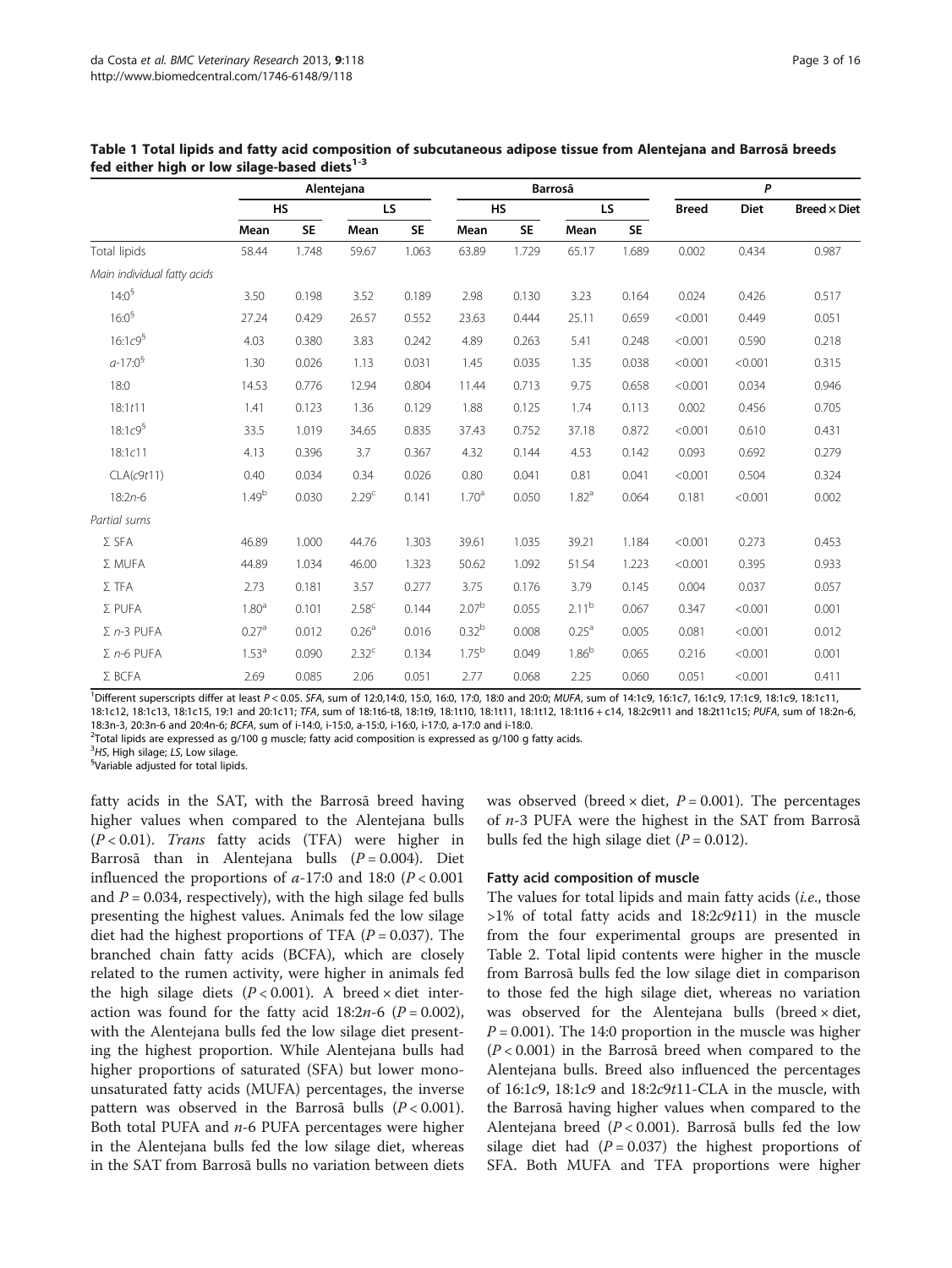|                                | Alentejana         |           |                    | <b>Barrosa</b> |                    |           |                    | P         |              |             |                     |
|--------------------------------|--------------------|-----------|--------------------|----------------|--------------------|-----------|--------------------|-----------|--------------|-------------|---------------------|
|                                | <b>HS</b>          |           | LS                 |                | <b>HS</b>          |           | LS                 |           | <b>Breed</b> | <b>Diet</b> | Breed $\times$ Diet |
|                                | Mean               | <b>SE</b> | Mean               | <b>SE</b>      | Mean               | <b>SE</b> | Mean               | <b>SE</b> |              |             |                     |
| Total lipids <sup>§</sup>      | $1.21^{\text{a}}$  | 0.758     | 1.25 <sup>a</sup>  | 0.836          | $1.76^{b}$         | 1.208     | 2.76 <sup>c</sup>  | 1.955     | < 0.001      | < 0.001     | 0.001               |
| Main individual fatty acids    |                    |           |                    |                |                    |           |                    |           |              |             |                     |
| $14:0^{+}$                     | 2.04               | 0.082     | 2.24               | 0.121          | 2.29               | 0.075     | 2.71               | 0.098     | < 0.001      | 0.003       | 0.261               |
| $16:0^{+}$                     | 23.50 <sup>a</sup> | 0.362     | 23.17 <sup>a</sup> | 0.439          | 23.33 <sup>a</sup> | 0.325     | $25.40^{b}$        | 0.373     | 0.011        | 0.028       | 0.003               |
| 16:1c9                         | 2.37               | 0.162     | 2.52               | 0.102          | 2.85               | 0.103     | 3.27               | 0.189     | < 0.001      | 0.057       | 0.361               |
| 18:0                           | 15.14              | 0.709     | 14.04              | 0.492          | 14.20              | 0.424     | 14.04              | 0.423     | 0.378        | 0.244       | 0.380               |
| $18:1c9^{+}$                   | 28.36              | 0.702     | 28.85              | 0.783          | 31.04              | 0.823     | 33.52              | 0.645     | < 0.001      | 0.053       | 0.189               |
| 18:1c11                        | 2.90               | 0.302     | 3.35               | 0.083          | 3.40               | 0.254     | 3.08               | 0.088     | 0.586        | 0.762       | 0.078               |
| CLA(c9t11)                     | 0.21               | 0.011     | 0.20               | 0.014          | 0.45               | 0.025     | 0.45               | 0.018     | < 0.001      | 0.815       | 0.789               |
| $18:2n-6$                      | 7.39 <sup>c</sup>  | 0.387     | 8.32 <sup>c</sup>  | 0.719          | 6.07 <sup>b</sup>  | 0.329     | 4.22 <sup>a</sup>  | 0.251     | < 0.001      | 0.333       | 0.007               |
| $20:4n-6$ <sup>+</sup>         | 2.39               | 0.156     | 2.25               | 0.148          | 1.53               | 0.140     | 1.28               | 0.117     | < 0.001      | 0.001       | 0.052               |
| Partial sums                   |                    |           |                    |                |                    |           |                    |           |              |             |                     |
| $\Sigma$ SFA <sup>+</sup>      | 42.10 <sup>a</sup> | 0.755     | 40.69 <sup>a</sup> | 0.815          | 41.29 <sup>a</sup> | 0.672     | 43.22 <sup>b</sup> | 0.624     | 0.209        | 0.736       | 0.037               |
| $\Sigma$ MUFA <sup>#</sup>     | 35.77              | 0.876     | 36.92              | 0.866          | 41.58              | 0.825     | 40.31              | 0.939     | < 0.001      | 0.952       | 0.206               |
| $\Sigma$ TFA                   | 1.65               | 0.095     | 2.03               | 0.145          | 2.49               | 0.106     | 2.62               | 0.114     | < 0.001      | 0.038       | 0.294               |
| $\Sigma$ PUFA $^*$             | 11.92              | 0.465     | 12.57              | 0.929          | 9.11               | 0.959     | 7.29               | 0.491     | < 0.001      | 0.446       | 0.111               |
| $\Sigma$ n-3 PUFA <sup>+</sup> | 1.50               | 0.095     | 1.13               | 0.059          | 1.23               | 0.134     | 0.661              | 0.038     | < 0.001      | < 0.001     | 0.288               |
| $\Sigma$ n-6 PUFA*             | 10.27              | 0.407     | 11.34              | 0.886          | 7.90               | 0.791     | 6.55               | 0.472     | < 0.001      | 0.843       | 0.083               |
| $\Sigma$ BCFA                  | 1.66               | 0.062     | 1.41               | 0.057          | 1.71               | 0.054     | 1.46               | 0.054     | 0.394        | < 0.001     | 0.956               |

<span id="page-3-0"></span>Table 2 Total lipids and fatty acid composition of longissimus lumborum muscle from Alentejana and Barrosã breeds fed either high or low silage diets $1-3$ 

<sup>§</sup>Published in [19].

<sup>s</sup>Published in [[19\]](#page-14-0).<br><sup>1</sup>Different superscripts differ at least P < 0.05. *SFA*, sum of 12:0, 14:0, 15:0, 16:0, 17:0, 18:0, 20:0 and 21:0; *MUFA*, sum of c9-14:1, c7-16:1, c9-16:1, c9-17:1, c9-18:1, c11-18:1, c12-18:1, c13-18:1, 18:1c15 and c11-20:1; TFA, sum of 18:1t6-t8, 18:1t9, 18:1t10, 18:1t11, 18:1 t16 + c14 and 18:c9t11; PUFA, sum of 18:2n-6, 18:3n-6, 18:3n-3, 20:2n-6, 20:3n-6, 20:3n-9, 20:4n-6, 20:5n-3, 22:4n-6, 22:5n-3 and 22:6n-3; BCFA, sum of <sup>i</sup>-15:0, <sup>a</sup>-15:0, <sup>i</sup>-16:0, <sup>i</sup>-17:0, <sup>a</sup>-17:0 and <sup>i</sup>-18:0. <sup>2</sup> <sup>2</sup>Total lipids are expressed as  $g/100$  g muscle; fatty acid composition is expressed as  $g/100$  g fatty acids.

 $3H$ S high silage, LS low silage.

 $\dagger$ Variable adjusted for breed  $\times$  total lipids;  $\dagger$  Variable adjusted for total lipids;  $\ddagger$  Variable adjusted for breed  $\times$  diet  $\times$  total lipids.

 $(P < 0.001)$  in Barrosã when compared to Alentejana bulls. Alentejana bulls had the highest percentages of total,  $n-3$  and  $n-6$  PUFA ( $P < 0.001$ ). The 14:0 percentages were higher ( $P = 0.003$ ) in the low silage than in the high silage fed bulls. Barrosã bulls fed the low silage diet had the highest 16:0 fatty acid proportions (breed  $\times$  diet,  $P = 0.003$ ). Deposition of 20:4*n*-6 varied according to breed and diet  $(P < 0.001$  and  $P = 0.001$ , respectively), with Alentejana having higher percentages than Barrosã bulls, and low silage promoting lower deposition in comparison to high silage diet. Feeding the low silage diet resulted in higher percentages ( $P = 0.038$ ) of TFA in comparison to the high silage diet. The BCFA were higher ( $P < 0.001$ ) in animals fed on the high silage diet. Bulls fed the high silage diet had higher  $n-3$  PUFA percentages ( $P < 0.001$ ) than those fed the low silage diet. The Barrosã bulls fed the low silage diet had the lowest percentages of  $18:2n-6$  (breed  $\times$  diet,  $P = 0.007$ ). The deposition of 18:0 was similar  $(P > 0.05)$  across the four experimental groups.

#### Gene expression in subcutaneous adipose tissue

The relative mRNA expression levels of the nine lipid metabolism key factors analysed in the SAT are presented in Figure [1.](#page-4-0) CRAT, LPL and SCD showed higher expression levels in the Barrosã breed when compared to the Alentejana animals ( $P < 0.05$ ), corresponding to a fold-change of 1.46, 1.56 and 1.74, respectively. In addition, the Barrosã breed tended ( $P = 0.081$ ) to have higher expression levels (1.47-fold) of SREBF1 than the Alentejana bulls. The low silage diet promoted the SREBF1 up-regulation (1.64-fold) in comparison to the high silage diet  $(P = 0.028)$ . Concerning the ACACA mRNA levels, while the Barrosã bulls fed the low silage diet tended to have higher expression levels than the high silage fed ones (2.24-fold), no variation between dietary treatments were found for the Alentejana bulls (breed  $\times$  diet,  $P = 0.082$ ). A similar pattern was observed for the *PPARA* gene expression levels  $(1.6\text{-}fold, breed \times diet,$  $P = 0.061$ ). As for the *FABP4* gene expression, higher expression levels were found in the low silage fed Barrosã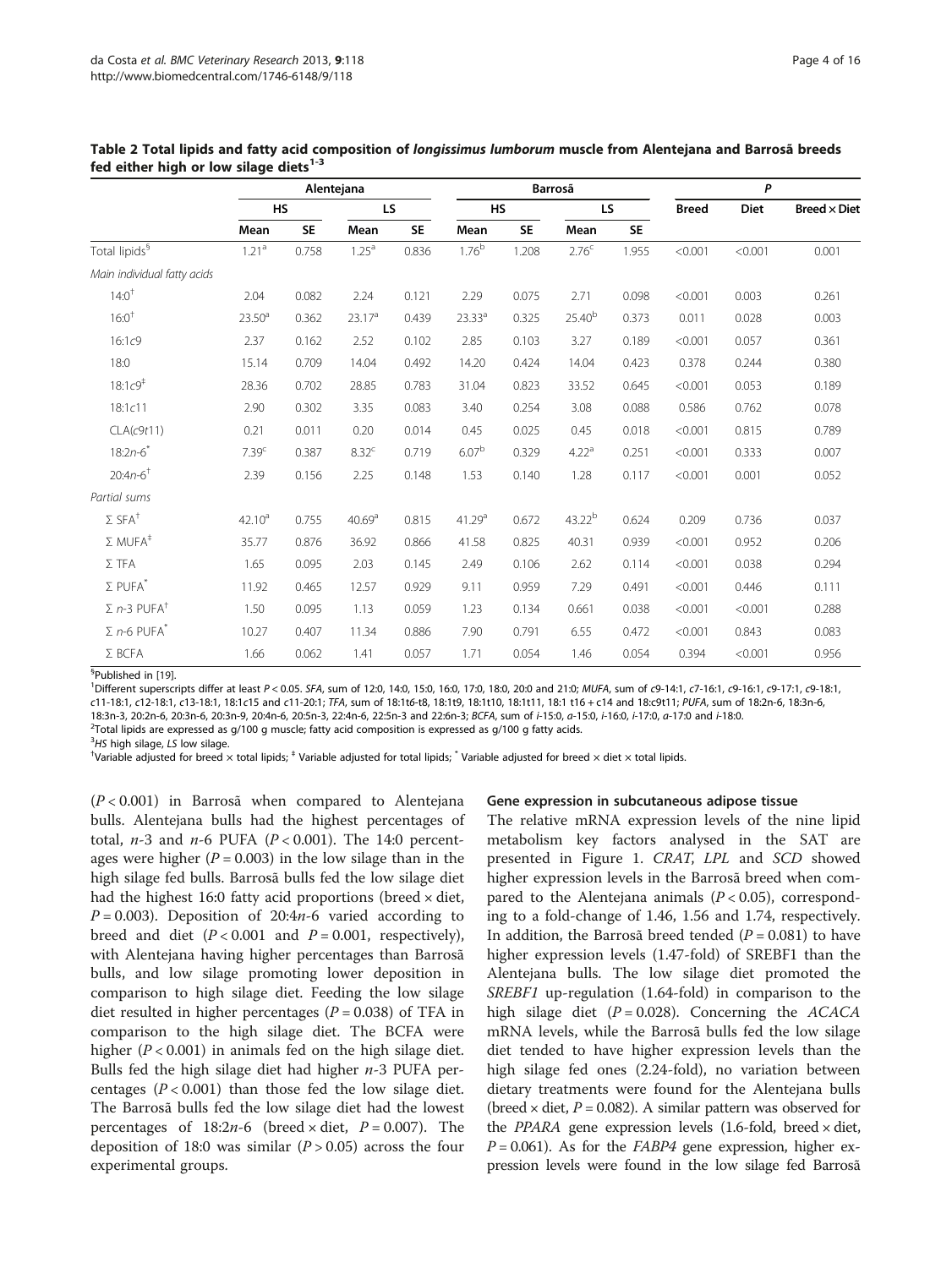<span id="page-4-0"></span>

bulls when compared to those fed the high silage diet (1.55 fold), whilst in the Alentejana bulls there were no variations between feeding regimens (breed  $\times$  diet,  $P = 0.022$ ).

#### Gene expression in muscle

The relative mRNA expression levels of the nine lipid metabolism key factors analysed in the LL muscle are presented in Figure [2.](#page-5-0) The CPT1B encoding gene tended to have higher expression levels (1.18-fold) in the Barrosã breed when compared to the Alentejana bulls  $(P = 0.057)$ . The *PPARG* gene showed a similar tendency  $(1.28\text{-fold}, P = 0.081)$ . The *ACACA* mRNA levels tended to be 1.19-fold higher in the low silage diet fed bulls when compared to the high silage fed ones ( $P = 0.053$ ). Conversely, the mRNA levels of *LPL* tended  $(P = 0.083)$ to be higher (1.29-fold) in the high silage fed bulls than in their low silage fed counterparts. The FABP4 gene showed higher expression levels (3.83-fold) in the low silage fed when compared to the high silage fed bulls  $(P = 0.007)$ , corresponding to a fold-change of 3.83. The expression levels of CRAT, PPARA, SCD and SREBF1 genes were similar across experimental groups  $(P > 0.05)$ .

#### Correlation between gene expression and fatty acids

In order to elucidate the possible contribution of the lipogenic enzymes for fatty acid composition in SAT and muscle, the relationship between levels of gene expression and the content on main fatty acids was determined (Table [3\)](#page-6-0).

For SAT, the correlation analysis revealed a positive relationship between total lipid content and FABP4 gene expression level  $(r = 0.38)$ . In addition, this analysis showed negative correlations between this gene and 16:0 and 18:0 fatty acids  $(r = 0.45$  and  $r = 0.41$ , respectively). Furthermore, positive correlations were found for FABP4 expression level and  $18:1c9$  ( $r = 0.34$ ),  $18:1c11$  ( $r = 0.37$ ) and *c*9,*t*11-CLA ( $r = 0.58$ ), as well as for SFA ( $r = 0.51$ ) and MUFA  $(r = 0.48)$ . LPL gene expression had a negative association with 14:0  $(r = -0.33)$  and 16:0  $(r = -0.42)$ , as well as the SFA  $(r = -0.34)$ . In addition, positive correlations were found between LPL mRNA expression levels and total lipids  $(r = 0.34)$ , 18:1*c*9  $(r = 0.48)$  and  $c9, t11$ -CLA  $(r = 0.35)$ , as well as with MUFA  $(r = 0.35)$ . The *SCD* gene expression and the proportions of both 18:1c9 and c9,t11-CLA were positively correlated ( $r = 0.51$  and  $r = 0.45$ , respectively). A moderate association was also observed between SCD gene expression and MUFA  $(r = 0.43)$ . In addition, there was a negative correlation between 16:0 and expression of the *SCD* gene  $(r = -0.48)$ . Concomitantly, SFA and SCD gene expression were also negatively correlated  $(r = -0.44)$ .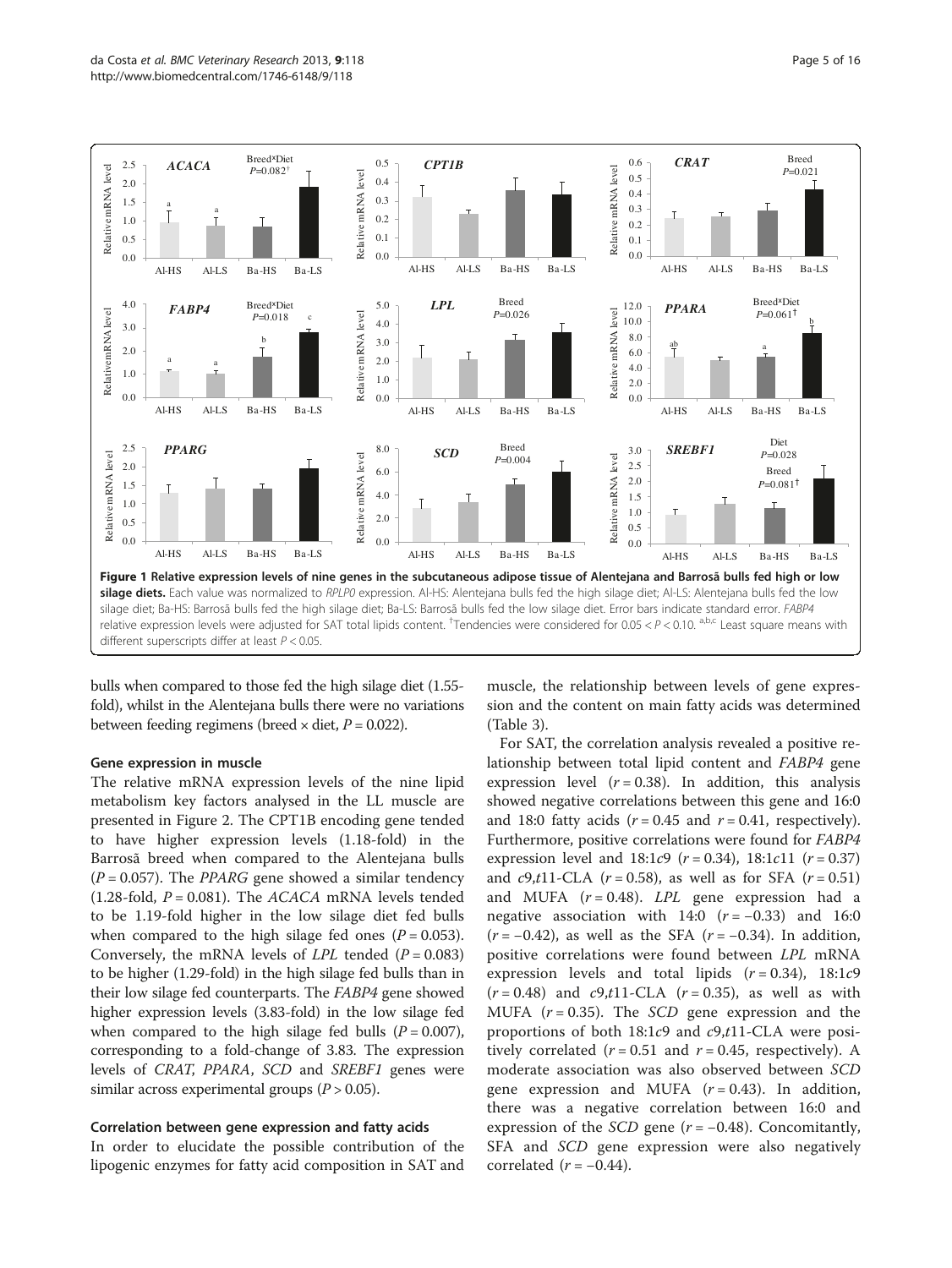<span id="page-5-0"></span>

Concerning the muscle, ACACA expression levels were correlated with total lipids  $(r = 0.48)$ , and the percentages of TFA  $(r = 0.40)$ . Correlations were also found between  $FABP4$  mRNA levels and total lipids ( $r = 0.36$ ), 18:1c9 ( $r = 0.42$ ), and MUFA ( $r = 0.38$ ). The mRNA levels for PPARA gene were negatively related to 18:1c9  $(r = -0.33)$  percentages. Levels of *PPARG* expression were associated with the percentages of 14:0  $(r = 0.35)$ . A positive association was found for SCD mRNA levels and TFA  $(r = 0.39)$ . Finally, 18:1c11 and TFA showed positive correlations ( $r = 0.48$  and  $r = 0.33$ , respectively) with the expression levels of the *SREBF1* gene.

#### Principal components analysis

A Principal Components Analysis (PCA) was applied to a data set of fatty acid composition and gene expression parameters in order to describe the variability of the pooled data into two dimensions (Figure [3A](#page-6-0)). The score plot of the first two components explains 70.1% of the total variability, with 57.1% for PC1 and 13.0% for PC2 (Table [4](#page-7-0)). In the score plot, there is a clear separation of most genes from the main fatty acids, except 18:1c9 and CLA (c9t11). Most of the genes were allocated on the right side of the plot (quadrant  $b$ ), clearly separated from the other variables, showing positive scores for the PC1

and little influence on the PC2. In contrast, the CPT1 gene was located on quadrant  $a$ , with positive scores for PC2.

The PC1, which explains 57% of the variability, separated tissues (SAT vs muscle), with lipogenic genes and total lipids associated with SAT metabolism (quadrants b and c). The PC2, which explains 13% of the variability, separated palmitic (16:0) and myristic (14:0) fatty acids (quadrant  $c$ ) from the remaining fatty acids. In quadrant b, a cluster was defined by ACACA, CRAT, LPL, SCD, SREBF1 and PPARA genes. In addition, a cluster was formed by CLA, oleic acid (18:1c9) and the FABP4 gene. The score plot depicted in Figure [3](#page-6-0)B shows the location of the LL muscle and SAT samples in the multivariate space of the first two PCs. These scores were clearly arranged in two clusters, corresponding to each tissue. In addition, for SAT there was some degree of separation between Alentejana (mostly located on quadrant a) and Barrosã bulls (mostly located on quadrant  $d$ ), whereas for muscle the distinction between experimental groups was not so clear.

#### Discussion

The deposition of fat and fatty acids in animal tissues has been ascribed to a complex regulation network of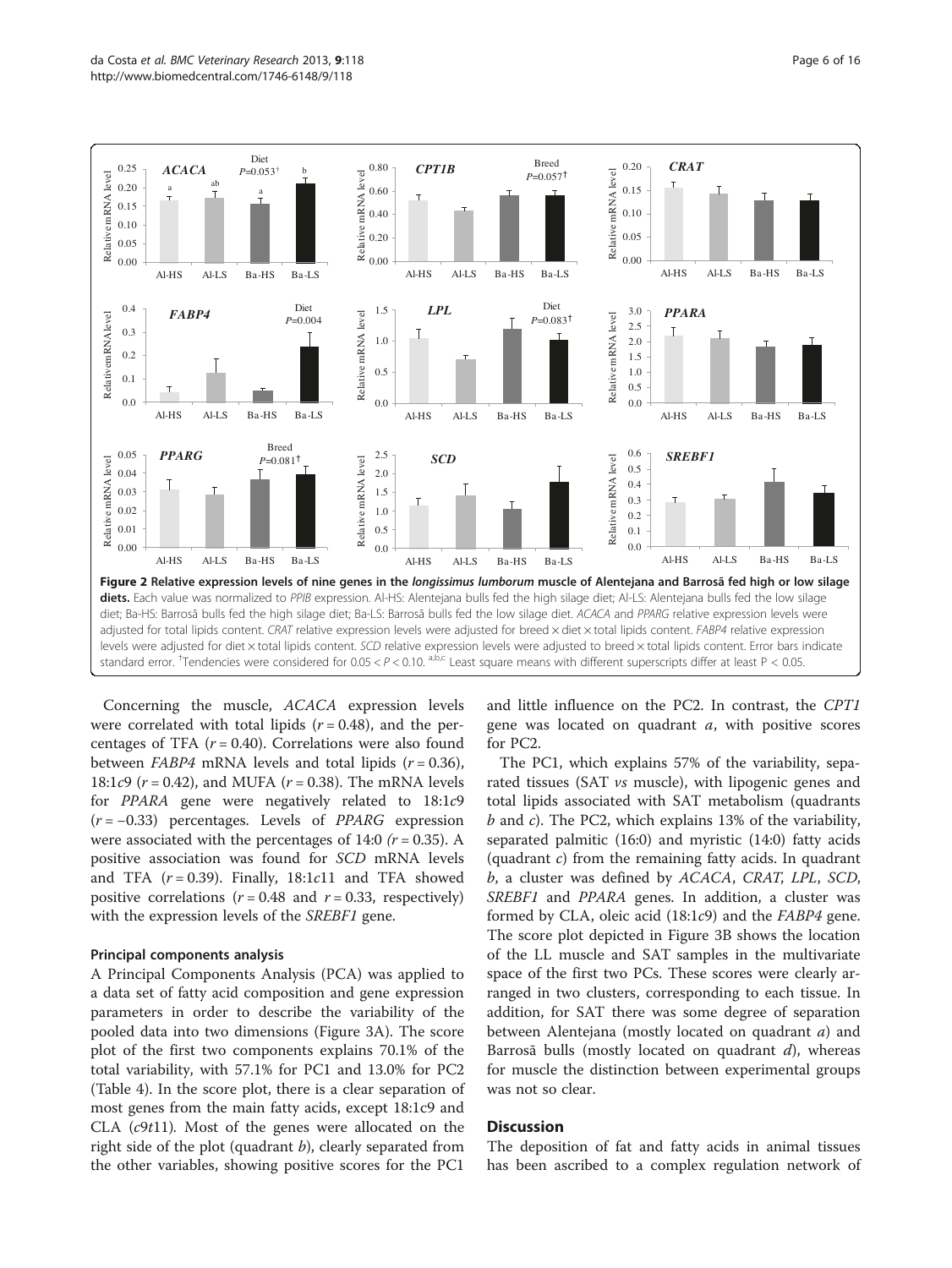|              | TL       | 14:0     | 16:0      | 18:0     | 18:1t11 | 18:1c9   | 18:1c11  | <b>CLA</b> | <b>SFA</b> | <b>MUFA</b> | <b>TFA</b> |
|--------------|----------|----------|-----------|----------|---------|----------|----------|------------|------------|-------------|------------|
| SAT          |          |          |           |          |         |          |          |            |            |             |            |
| <b>ACACA</b> | 0.22     | $-0.10$  | $-0.16$   | $-0.11$  | 0.09    | 0.26     | $-0.1$   | 0.25       | $-0.17$    | 0.19        | 0.06       |
| CPT1B        | $-0.02$  | $-0.04$  | $-0.09$   | 0.20     | $-0.04$ | $-0.06$  | 0.08     | 0.04       | 0.07       | $-0.05$     | $-0.14$    |
| <b>CRAT</b>  | 0.21     | $-0.13$  | $-0.25$   | $-0.12$  | 0.12    | 0.27     | $-0.15$  | 0.26       | $-0.22$    | 0.20        | 0.10       |
| FABP4        | $0.38*$  | $-0.22$  | $-0.45**$ | $-0.41*$ | 0.27    | $0.34*$  | $0.37*$  | $0.58***$  | $0.51***$  | $0.48**$    | 0.28       |
| LPL          | $0.34*$  | $-0.33*$ | $-0.42**$ | $-0.16$  | 0.15    | $0.48**$ | $-0.08$  | $0.35*$    | $-0.34*$   | $0.35*$     | 0.07       |
| PPARA        | 0.21     | $-0.10$  | $-0.18$   | $-0.14$  | $-0.03$ | 0.28     | $-0.11$  | 0.20       | $-0.19$    | 0.23        | $-0.05$    |
| PPARG        | 0.14     | $-0.20$  | $-0.13$   | $-0.12$  | $-0.04$ | 0.25     | 0.02     | 0.10       | $-0.18$    | 0.21        | 0.02       |
| SCD          | 0.24     | $-0.31$  | $-0.48**$ | $-0.26$  | 0.13    | $0.51**$ | $-0.03$  | $0.45**$   | $-0.44**$  | $0.43**$    | 0.15       |
| SREBF1       | 0.15     | $-0.19$  | $-0.16$   | $-0.19$  | $-0.01$ | 0.26     | 0.00     | 0.19       | $-0.23$    | 0.24        | 0.08       |
| Muscle       |          |          |           |          |         |          |          |            |            |             |            |
| <b>ACACA</b> | $0.48**$ | 0.15     | 0.20      | 0.01     | 0.25    | 0.20     | 0.10     | 0.14       | 0.20       | 0.23        | $0.40*$    |
| CPT1B        | 0.13     | $-0.05$  | $-0.06$   | 0.00     | 0.18    | 0.14     | 0.28     | 0.20       | $-0.11$    | 0.21        | 0.05       |
| CRAT         | $-0.17$  | $-0.18$  | $-0.13$   | 0.20     | $-0.16$ | $-0.11$  | 0.17     | $-0.30$    | 0.05       | $-0.10$     | $-0.33*$   |
| FABP4        | $0.36*$  | 0.19     | 0.20      | $-0.16$  | 0.26    | $0.42**$ | $-0.11$  | 0.17       | 0.07       | $0.38*$     | 0.21       |
| LPL          | 0.09     | $-0.03$  | $-0.05$   | $-0.21$  | 0.02    | 0.27     | $-0.06$  | 0.14       | $-0.21$    | 0.25        | $-0.13$    |
| PPARA        | $-0.19$  | 0.08     | 0.17      | $-0.06$  | $-0.30$ | $-0.33*$ | 0.01     | $-0.21$    | 0.09       | $-0.30$     | $-0.27$    |
| PPARG        | 0.21     | $0.35*$  | 0.28      | $-0.27$  | 0.17    | 0.22     | $-0.18$  | 0.30       | 0.03       | 0.23        | 0.09       |
| SCD          | 0.25     | $-0.05$  | 0.04      | 0.08     | 0.26    | 0.13     | 0.14     | 0.13       | 0.19       | 0.12        | $0.39*$    |
| SREBF1       | 0.08     | 0.14     | 0.16      | $-0.01$  | 0.05    | $-0.14$  | $0.48**$ | 0.31       | 0.13       | 0.03        | $0.33*$    |

<span id="page-6-0"></span>Table 3 Pearson's correlation coefficients between genes expression levels and fatty acid composition in subcutaneous adipose tissue and *longissimus lumborum* muscle from Alenteiana and Barrosã breeds<sup>1-2</sup>

<sup>1</sup>TL, total lipids; SAT, subcutaneous adipose tissue.<br><sup>2</sup>Significance level \* *P <* 0.05; \*\* *P <* 0.01; \*\*\* *P <* 

<sup>2</sup>Significance level \*,  $P < 0.05$ ; \*\*,  $P < 0.01$ ; \*\*\*,  $P < 0.001$ .

lipogenic genes, although the molecular mechanisms underlying these systems remain to be established. Considering that adipose tissue physiology is related to both meat quality and animal production efficiency, understanding the factors affecting the depot-specific fat

accretion and metabolism in beef cattle is of paramount importance. The present study addressed these aspects based on an experimental trial with two genetically diverse bovine breeds with distinct maturity rates, Alentejana and Barrosã, fed diets with different silage to



Figure 3 Loading plot of the first and second principal components (PC) of the pooled data (A) and component's score vectors (B) for longissimus lumborum muscle and subcutaneous adipose tissue from Alentejana and Barrosã bulls fed high or low silage diets. TL: total lipids; SAT: subcutaneous adipose tissue; Al-HS: Alentejana bulls fed the high silage diet; Al-LS: Alentejana bulls fed the low silage diet; Ba-HS: Barrosã bulls fed the high silage diet; Ba-LS: Barrosã bulls fed the low silage diet.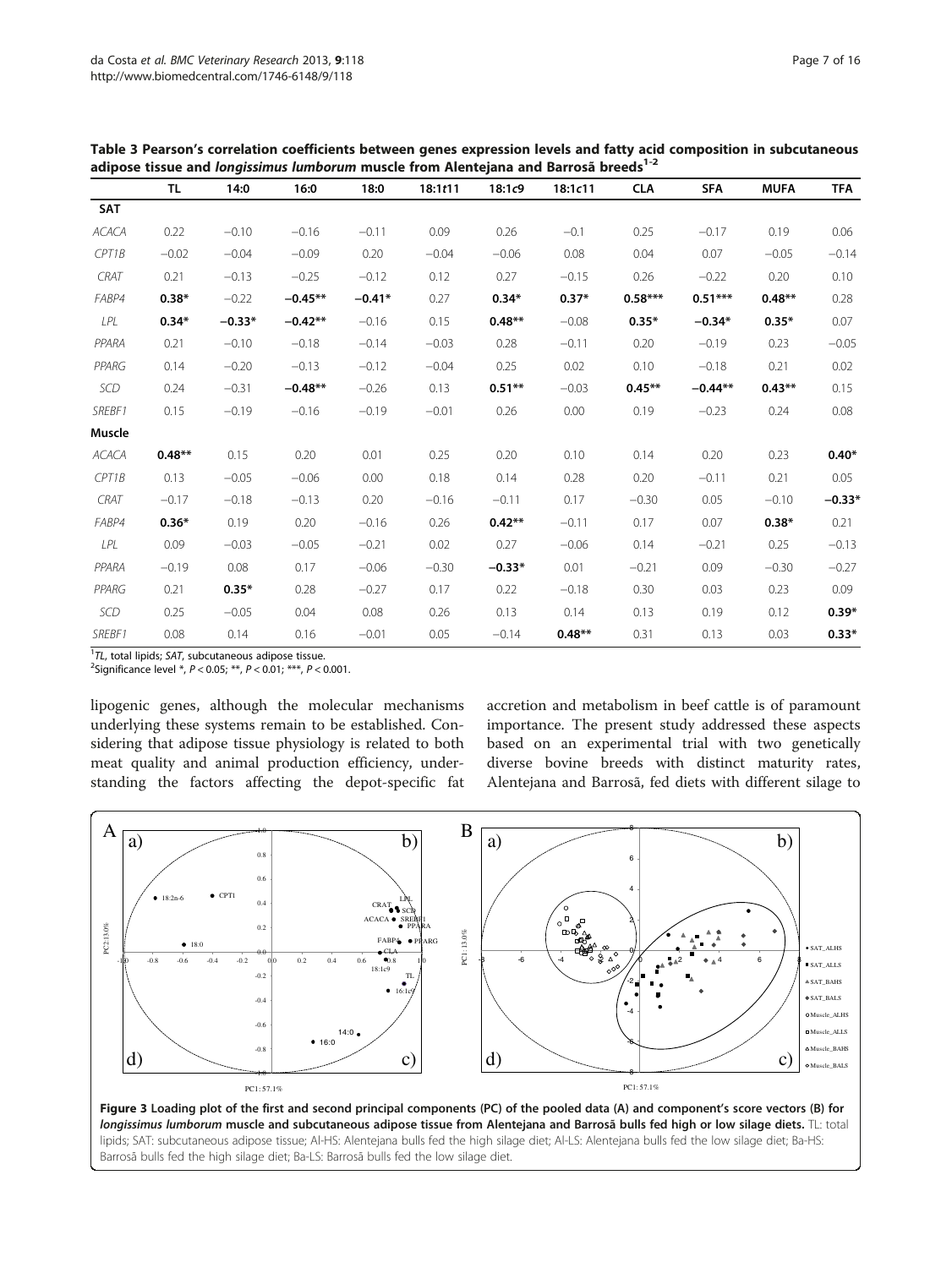<span id="page-7-0"></span>Table 4 Loadings for the first three principal components<sup>1</sup>

| Variable                   | PC <sub>1</sub> | PC <sub>2</sub> | PC <sub>3</sub> |
|----------------------------|-----------------|-----------------|-----------------|
| TL                         | 0.883           | $-0.259$        | 0.021           |
| 14:0                       | 0.579           | $-0.681$        | 0.260           |
| 16:0                       | 0.274           | $-0.740$        | 0.526           |
| 16:1c9                     | 0.778           | $-0.319$        | $-0.415$        |
| 18:0                       | $-0.592$        | 0.060           | 0.643           |
| 18:1c9                     | 0.762           | $-0.062$        | $-0.327$        |
| <b>CLA</b>                 | 0.723           | $-0.006$        | $-0.492$        |
| $18:2n-6$                  | $-0.784$        | 0.443           | $-0.051$        |
| <b>ACACA</b>               | 0.799           | 0.339           | 0.297           |
| <b>CRAT</b>                | 0.798           | 0.348           | 0.211           |
| CPT1                       | $-0.402$        | 0.464           | 0.092           |
| LPL                        | 0.836           | 0.364           | 0.120           |
| PPARA                      | 0.862           | 0.212           | 0.215           |
| PPARG                      | 0.926           | 0.091           | 0.188           |
| FABP4                      | 0.853           | 0.080           | $-0.152$        |
| SCD                        | 0.845           | 0.341           | 0.077           |
| SREBF1                     | 0.816           | 0.270           | 0.234           |
| Proportion of variance (%) | 57.10           | 13.04           | 9.43            |
| Cumulative variance (%)    | 57.10           | 70.14           | 79.57           |

<sup>1</sup>PC principal component, TL total lipids.

concentrate ratios (30/70% vs. 70/30%). Albeit phylogenetically distant [\[18](#page-14-0)], Alentejana and Barrosã breeds are, nevertheless, more genetically similar than the breeds used in previous studies addressing adipogenic gene expression differences, mainly based on the Japanese Black genotype [[20](#page-14-0)-[22\]](#page-14-0). Nonetheless, results reported here indicate that genetic background and, to a lesser extent diet composition, determine fat content and composition, pointing out to a differential fat partitioning between subcutaneous and intramuscular fat in Alentejana and Barrosã breeds.

In order to elucidate the molecular mechanisms involved in this physiological process, these breed- and diet-specific variations are explained here through the transcript levels of nine key lipid metabolism-related genes. The PCA showed a close relationship among all adipogenic and lipogenic genes, which separated distinctively from CPT1 gene, involved in the β-oxidation pathway, but not CRAT. PPARG is a key activator of adipocyte differentiation and insulin sensitivity [[23\]](#page-14-0), inducing the transcription of many adipocyte genes encoding proteins and enzymes involved in the development and the maintenance of the adipocyte phenotype [\[24](#page-14-0)]. Surprisingly, levels of expression of PPARG were kept unchanged among experimental groups in the SAT samples, although Barrosã breed tended to have higher expression levels in the muscle than Alentejana bulls. It was expected that Barrosã breed, being a precocious breed, would had a greater proportion of adipocytes undergoing differentiation and, therefore, would had a greater relative expression of PPARG than Alentejana bulls. Although PPARG expression peaks during adipocyte differentiation, it is also expressed in mature adipocytes, but at lower levels [[2](#page-13-0)]. Harper and Pethick [[25](#page-14-0)] reported that the expression of PPARG decreases substantially as growth proceeds. Therefore, treatment differences may not have been detected if one group had adipocytes undergoing differentiation, whereas the other group may have greater number of mature adipocytes resulting in similar PPARG expression levels. Differences could, however, be detected at earlier stages of development. These results can be explained by the circumstance that subcutaneous fat develops earlier than intramuscular fat and, therefore, the tendency observed in the muscle was not detected in the SAT.

The SREBF1 gene encodes a transcription factor involved in adipocyte differentiation [\[26\]](#page-14-0) and in the biosynthesis of fatty acids [\[27](#page-14-0)] being, possibly, implicated in a mechanism that links adipogenesis and lipogenesis. In particular, the SREBF1c isoform appears to be primarily involved in regulating the expression of lipogenic and fatty acid-metabolizing enzymes. The transcription and activation of SREBF1c protein was proposed to be regulated by the degree of saturation of lipids [\[28](#page-14-0)]. Graugnard et al. [\[29\]](#page-14-0) suggested that the expression of the SREBF1 gene could be nutritionally regulated. Transcriptional regulation of SREBF1 in most non-ruminant animals is sensitive to insulin, which under times of carbohydrate excess leads to stimulation of fatty acid synthesis and TAG deposition in adipose tissue [[30\]](#page-14-0). In the present study, insulin levels were also the highest in low silage fed bulls [[31\]](#page-14-0), as were the expression levels of SREBF1 in the SAT. Although the transcription factor SREBF1 is considered to regulate SCD expression [\[32](#page-14-0)], its expression levels were not consistent with that of SCD in the muscle.

As pre-adipocytes differentiate into mature adipocytes, LPL is one of the first genes expressed due to its role in the de novo fatty acid synthesis [\[24](#page-14-0)]. A higher relative LPL mRNA expression in the SAT could indicate that Barrosã bulls had more adipocytes undergoing differentiation when compared to Alentejana bulls. Pickworth et al. [\[2](#page-13-0)] proposed that LPL may be a more definitive indicator of adipocyte differentiation than PPARG. Concerning the relationships between the fatty acids and LPL expression in SAT, the correlation analysis revealed close relationships between levels of LPL mRNA and 18:1 $c$ 9, as well as  $c$ 9, $t$ 11-CLA, among others. These results highlight the role of LPL in the control of TAG uptake and, consequently, on the fatty acid profile. However, the same pattern was not observed for the muscle and LPL showed no clear association with the main fatty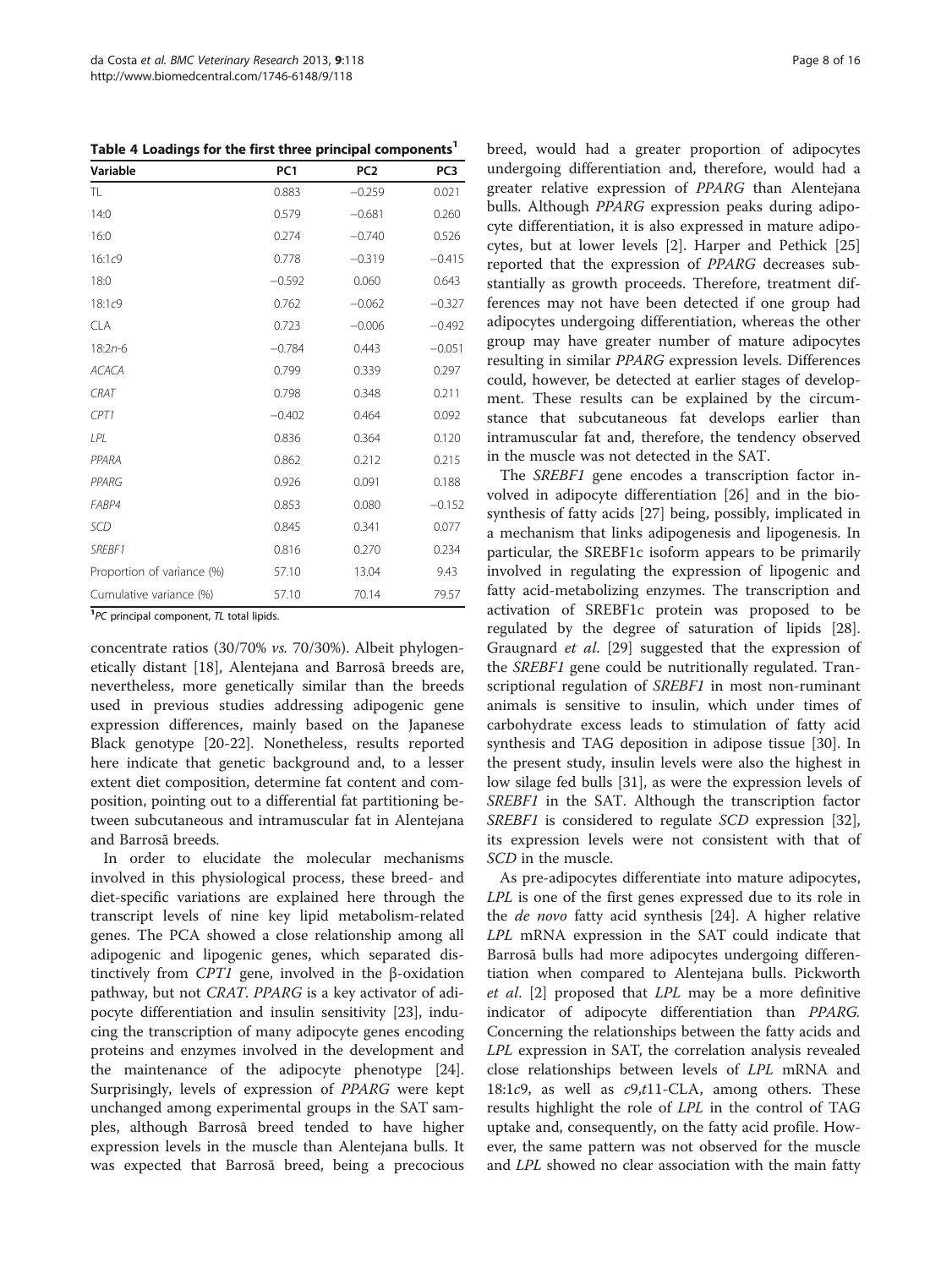acids. Taking into account that both SCD and LPL are expressed late in adipogenesis, increased gene expression would be consistent with more active adipocytes in SAT from Barrosã than in Alentejana bulls. Taken together, these results suggest that Barrosã bulls may have more differentiated adipocytes, which are capable of storing fat in the subcutaneous depot.

FABP4 protein is responsible for the transport of fatty acid outside the cell [\[33\]](#page-14-0) and plays a role in lipolysis and fatty acid trafficking in different tissues [\[34-36](#page-14-0)]. Fat storage and metabolism within functional adipocytes are modulated by FABP4 [[24](#page-14-0)], and thus levels of expression of this gene can be used as a marker of fully differentiated adipocytes [[2\]](#page-13-0). In fact, its association with intramuscular fat content and backfat thickness have been reported by Jurie et al. [[37](#page-14-0)]. Results herein presented for FABP4 expression are concomitant with a higher fatty acids deposition in the SAT from Barrosã when compared to Alentejana bulls. The higher expression levels of FABP4 in Barrosã bulls fed the low silage diet may be indicative of a higher level of adipogenic differentiation in the SAT of these animals. Several studies reported an association between bovine FABP4 gene expression or protein activity and intramuscular fat content [\[8,26,37](#page-14-0)], as well as backfat depth [[38\]](#page-14-0). Accordingly, in this study, the Barrosã carcasses had the highest intramuscular fat and carcass fatness scores (data not shown). Furthermore, levels of FABP4 expression were moderately associated with total lipids contents in the muscle, as well as with the 18:1c9 proportions and the associated desaturation index. On the other hand, FABP4 was associated with the main fatty acids in the SAT. These results reinforce the role of FABP4 in intramuscular fat development and the SAT as the major site for lipid metabolism in ruminants.

ACACA is a key regulator of lipogenesis and the ratecontrolling enzyme in adipose tissue of meat-producing animals [[39\]](#page-14-0). The expression of the ACACA gene is highly inducible in the major lipogenic tissues [[39](#page-14-0)] and the enzyme is nutritionally regulated [\[40,41\]](#page-14-0). In a study by Joseph et al. [\[41](#page-14-0)], it was found that oleic acid had an inhibitory effect on the expression of lipogenic genes in the SAT. In line with this, data herein presented revealed that, in SAT, ACACA expression levels tended to be the highest in Barrosã bulls fed the low silage diet (lowest oleic acid content). However, in the muscle, the expression levels tended to be lower in the high silage fed animals. These results suggested that the effect of dietary fatty acid composition is not only influenced by the genetic background but also by the fat depot location. In addition, ACACA mRNA levels were shown to have a positive association with total lipid content in the muscle samples, thus adding evidence to the importance of this enzyme to intramuscular fat deposition in ruminants.

Dietary  $n-3$  and  $n-6$  PUFA have been shown to inhibit de novo lipogenesis in dairy cattle [\[42\]](#page-14-0). Accordingly, our results showed a tendency for higher ACACA expression levels in the muscle from the low silage- in comparison to the high silage-fed bulls. Underwood et al. [[43](#page-14-0)] reported a positive relationship between ACACA enzyme activity and intramuscular fat, which is consistent with our findings. In the present study, total lipids in the muscle were positively related to the expression of ACACA. Although this gene codifies for an enzyme which catalyses the formation of SFA, there was a positive association between ACACA expression levels and TFA. This suggests that an increase in TFA biosynthesis, that is, in desaturase activity, is a major factor in intramuscular (but not SAT) deposition in ruminants. In addition, CPT1B tended to show lower expression levels in the muscle from Alentejana, indicating higher fatty acid oxidation in the Barrosã breed.

Results concerning SCD gene expression, considered a marker of mature adipocytes [\[29\]](#page-14-0), support the concept of a higher degree of maturity of the SAT adipocytes from the Barrosã than the Alentejana bulls, as observed for the FABP4 gene. The fatty acid composition of SAT mirrors the action of the SCD protein on substrates like stearic and palmitic acids. The correlation analysis between oleic acid proportions and SCD expression levels in the SAT was showed to be positive and significant. This result is in agreement with previous reports [[44](#page-14-0)] that reported that increased SCD activity is, at least partially, responsible for an elevated oleic acid, the main MUFA, content in ruminant. Similarly, a significant correlation was also found between  $c$ 9, $t$ 11-CLA percentage and SCD expression levels. Taniguchi et al. [[22\]](#page-14-0) reported a positive correlation between levels of SCD mRNA and MUFA proportion, which led to the conclusion that SCD expression might contribute to the differences in the SAT fatty acid composition between breeds. The variations observed in the fatty acid classes in the SAT and muscle samples were mostly due to breed. High MUFA proportions in SAT have been reported [[12](#page-14-0)] and might be related to an elevated SCD activity. Overall, our results support the concept of a central role for SCD in adipose tissue fatty acid synthesis. Genes encoding lipogenic enzymes responsible for the de novo SFA synthesis and MUFA production were down-regulated in Alentejana breed when compared to Barrosã bulls. This is in agreement with changes in tissue fatty acid composition, in which 16:0 concentration, the end product of de novo SFA synthesis, and c9,t11-CLA, a product of delta-9 desaturation, were reduced in the SAT of Alentejana bulls when compared to that of Barrosã animals.

In contrast to what was observed in SAT, the expression levels of the SCD gene in the muscle were similar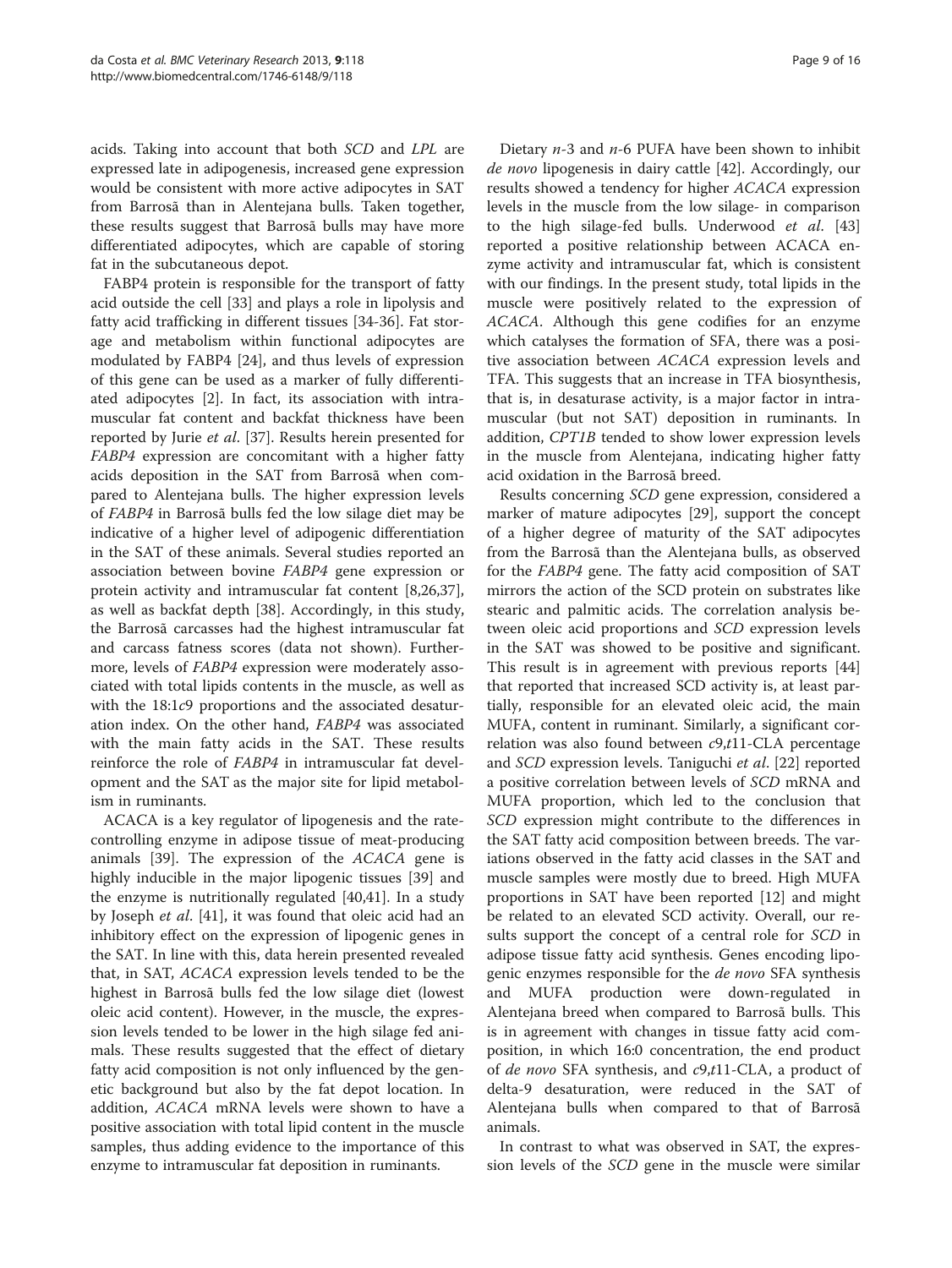among the four experimental groups. Several authors reported that SCD mRNA [[26\]](#page-14-0) or protein expression levels [\[45](#page-14-0)] in muscle do not reflect intramuscular fat levels. The results herein reported are consistent with those of the previous studies. In addition, an association between SCD mRNA levels and MUFA contents in bovine SAT has been reported in several works [\[46](#page-14-0)[-48](#page-15-0)]. Nonetheless, the same association has not been reported for muscle [\[45,](#page-14-0)[47,49\]](#page-15-0), which could point to a depotspecific regulation mechanism of SCD gene expression and/or enzyme activity. Finally, it should also be noted that there was a high individual variation in the SCD mRNA levels. Therefore, despite changes in relative gene expression mirroring the changes in MUFA proportion, the correlation analysis failed to establish a significant association between both. The lack of association between  $c9,t11$ -CLA and  $SCD$  expression is in agreement with data reported by both Ward et al. [[42](#page-14-0)] and Bartoň et al. [\[50](#page-15-0)]. Positive correlations, however, were found between the levels of SCD gene expression and total lipids, as well as TFA, both of which increase as fattening proceeds [\[51](#page-15-0)]. It should however be taken into account that conclusions drawn from single-point observations may lead to the erroneous assumption that SCD was not affected and/or had a crucial role in intramuscular fat synthesis. In that regard, Graugnard et al. [\[29](#page-14-0)] suggested that responses to high starch diets might not necessarily lead to increased adipogenesis. Moreover, these authors reported with some surprise that animals fed a low starch/high fibre diet during the growing phase showed increases in expression of lipogenic genes PPARG, FABP4, and SCD during the finishing phase.

The PPARA gene induces the expression of the fatty acid β-oxidation genes [[50,52\]](#page-15-0). The tendency for a higher expression of PPARA in the SAT from Barrosã bulls fed the low silage diet in comparison to the remaining experimental groups is concomitant with a more intense β-oxidation in the former breed. In addition, PPARA has been shown to induce the expression of delta-5 and delta-6 desaturase genes [\[53](#page-15-0)]. However, results from the present study revealed no clear association between the PPARA mRNA levels and the fatty acid composition of SAT.

Carnitine acyltransferases catalyse the exchange of acyl groups between carnitine and coenzyme A (CoA) [\[54](#page-15-0)]. These enzymes include CRAT and carnitine palmitoyltransferases (CPTs) [\[54](#page-15-0)]. The CPTs transesterify medium and long chain fatty acyl chains, whereas CRAT transesterifies short-chain acyl chains [[55\]](#page-15-0). High CRAT gene transcription levels may be indicative of an elevated number of differentiating cells during growth [\[54\]](#page-15-0). The higher CRAT transcription levels found in the Barrosã bulls are in agreement with the higher lipid accumulation in the Barrosã SAT, in comparison to the Alentejana

bulls. In contrast, the lack of a significant variation in their relative expression levels of both genes' in muscle samples is in agreement with the similar expression levels observed for the genes indicative of terminal adipocyte differentiation (SCD, LPL and PPARG). In addition, the close association between CRAT and the genes involved in lipogenesis reinforces the relationship between lipogenesis and β-oxidation, thus being indicative of high lipid turnover in those animals with high lipid deposition.

If in SAT there was a clear effect of breed in fatty acid deposition, with no influence of diet composition, in the LL muscle the response to dietary silage levels depended on animals' genetic background. In previous studies [[56,57\]](#page-15-0), diets differing in starch contents (high starch vs. low starch), which is also the case of the present study, resulted in higher intramuscular fat in animals fed high starch diets. The interaction between breed and diet found suggests that the concept that high concentrate diets increase beef intramuscular [\[13](#page-14-0)] may be determined by breed and/or maturity. The differential response to diet composition between Alentejana and Barrosã bulls suggests distinct ruminal biohydrogenation patterns, as indicated by the intramuscular fatty acids contents, as well as the increased 18:2n-6 metabolic availability in Alentejana bulls fed the low silage diet. A differential regulation of fatty acid metabolism in distinct fat depots could explain the fact that no similar response was observed in SAT. Indeed, various fat depots have been reported to differ markedly in lipogenic activity [[58,59\]](#page-15-0). An increase in the SFA content is to be expected whenever the concentrate proportion in the diet is increased. Feed silage level had no effect on total SFA of both tissues. However, in the SAT stearic acid was higher in high silage than in low silage fed bulls, and also higher in Alentejana when compared to Barrosã breed, but no such effects were found in the LL muscle. Similarly, both total and individual MUFA were not responsive to dietary silage level in the SAT, whereas in the LL muscle a tendency was found for the low silage diet to promote higher percentages of these fatty acids. Both PUFA and TFA were influenced by breed and diet, but the response to breed and diet factors differed between tissues. The BCFA were the only fatty acids showing similar response to diet, given that they originate ruminal activity and suffer no further modifications until being deposited in tissues. Taken together, these results suggest a differential regulation of fatty acid metabolism between tissues, possibly resulting from the contrasting roles of intramuscular and subcutaneous fat depots. In addition, the data also indicate differences in genetic background reflected in the response to diet composition, both in the gene expression of adipogenic and lipogenic factors and fatty acid composition of tissues.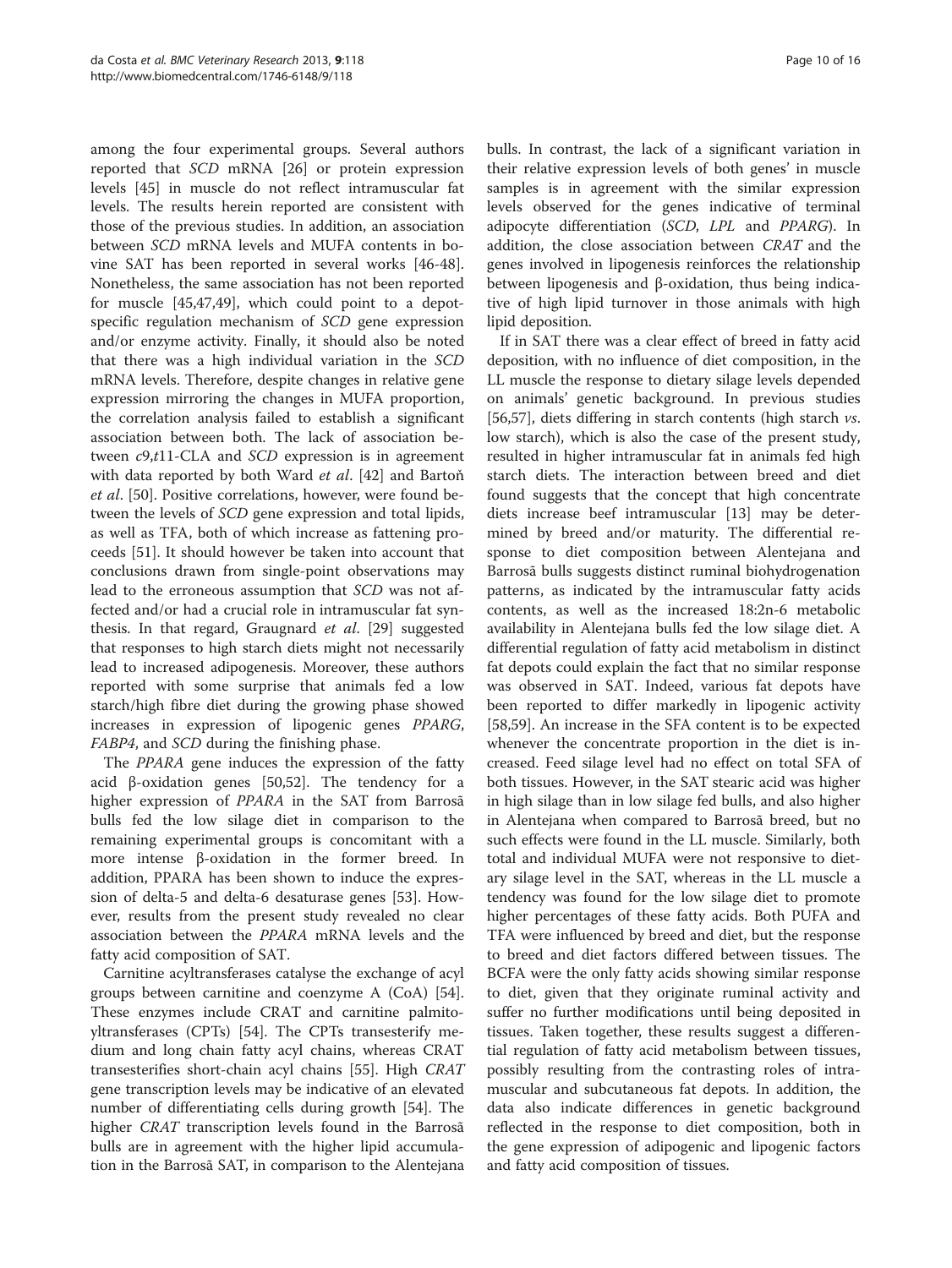The PCA confirmed the tissues contrasting features regarding lipid metabolism and fatty acid composition, showing a clear separation between the muscle and the SAT, as was previously shown by the analysis of variance. In addition, this statistical approach showed that there is less variability in muscle fatty acid composition and gene expression when compared to the SAT, as depicted by the plot of component scores. Furthermore, the PCA indicates that the expression levels of most adipogenic and lipogenic genes, along with linoleic acid, are the variables with the most discriminant power between tissues.

## Conclusions

The results herein presented suggest that, at 18 months old, Barrosã bulls might have more differentiated adipocytes and lipids deposited in SAT than Alentejana animals. Moreover, both lipogenesis (SCD and LPL) and β-oxidation (CRAT) related genes had higher levels of mRNA in the SAT from Barrosã animals when compared to Alentejana bulls. These data indicate a higher storage/removal ratio of TAG and a greater dynamics of lipid turnover in the SAT of Barrosã breed relative to Alentejana bulls.

The fatty acid deposition in the SAT is mainly influenced by dietary silage level, whereas the effect of breed is mostly associated with the expression level of the transcription factor SREBF1. Combined effects of breed and diet were obtained for the de novo fatty acid synthesis (ACACA) and fatty acid transport in adipocytes (FABP4) related genes, and the transcription factor PPARA mRNA levels.

In contrast to SAT, only a slight breed effect was obtained for muscle, with the expression levels of PPARG and CPT1B showing a tendency to be higher in Barrosã bulls. However, the low silage diet, relative to the high silage diet, increased the levels of FABP4 and ACACA mRNA and tended to decrease LPL expression in the muscle.

Taken together, the results herein presented show that lipid metabolism in SAT is more sensitive to breed than muscle, whereas lipid metabolism in the latter tissue appears to be mostly diet-dependent. The differential gene expression patterns in SAT and muscle are likely responsible for the fatty acid partitioning between both tissues, thus reinforcing the prevailing role of SAT over intramuscular fat in the de novo fatty acid synthesis. These findings provide evidence for breed- and tissue-specific variations in fatty acid content and composition of beef cattle, which can be explained, at least in part, by the expression of key adipogenic and lipogenic genes involved in lipid metabolism. This insight into the molecular mechanisms underlying fat deposition in bovine SAT and muscle in different breed may contribute to the development of diet-based strategies to improve competitiveness of beef industry in order to satisfy consumers' expectations.

## Methods

## Animals and experimental diets

All experimental procedures involving animals were reviewed by the Ethics Commission of CIISA/FMV and approved by the Animal Care Committee of the National Veterinary Authority (Direcção-Geral de Veterinária, Lisbon, Portugal), following the appropriated European Union guidelines (Directive 86/609/EEC). This trial was conducted at the facilities of Unidade de Produção Animal, L-INIA, INRB (Fonte Boa, Vale de Santarém, Portugal), from January to November 2009. Forty young bulls from Alentejana (n = 20) and Barrosã (n = 20), were assigned to high or low forage based diets (four experimental groups of 10 animals each). One Alentejana bull from the high silage fed group was later removed from the trial due to a limp. Diets were composed of 30/70% (low silage) and 70/30% (high silage) of maize silage and concentrate, respectively. The detailed proximate and fatty acid composition of the experimental diets has been published in a previous paper [\[60\]](#page-15-0). Briefly, crude fat and starch were higher in the low silage (31.7 and 376 g/kg DM, respectively) than in the high silage diet (28.7 and 285 g/kg DM, respectively). Conversely, the high silage diet had higher crude fibre and NDF contents (198 and 403 g/kg DM, respectively) in comparison to the low silage diet (150 and 321 g/kg DM, respectively). The low silage diet had lower palmitic  $(20.2 \text{ vs. } 24.1\%)$ and stearic acid (5.1 vs. 9.4 %) percentages than the high silage diet, while the latter showed higher proportions of 20:0 (6.5 vs. 3.7%), 18:2n-6 (43.9 vs. 40.9%) and 18:3n-3 (9.2 vs. 6.0%). Animals were housed in eight adjacent pens, two pens per breed and diet. The initial age was  $331 \pm 32$  days for Alentejana bulls (average weight of  $266 \pm 45.8$  kg) and  $267 \pm 10$  days for Barrosã bulls (average weight of  $213 \pm 16.3$  kg). All animals were slaughtered at 18 months of age, which is the commercial slaughter age for bulls in Portugal. Slaughters were performed at the INRB experimental abattoir by exsanguination, after stunning with a cartridge-fired captive bolt stunner.

Results concerning productive performance were described previously [[61\]](#page-15-0). Briefly, Alentejana bulls fed the high silage diet had an average weight of  $622 \pm 17.7$  kg at slaughter, whereas the average weight for those fed the low silage diet was 636 ± 29.7 kg. Regarding Barrosã bulls, the weight at slaughter was  $457 \pm 8.88$  kg for those fed the high silage diet and  $497 \pm 23.0$  kg for bulls fed the low silage diet. Dry matter intake and average daily gain were higher in Alentejana when compared to Barrosã bulls, although feed efficiency was similar across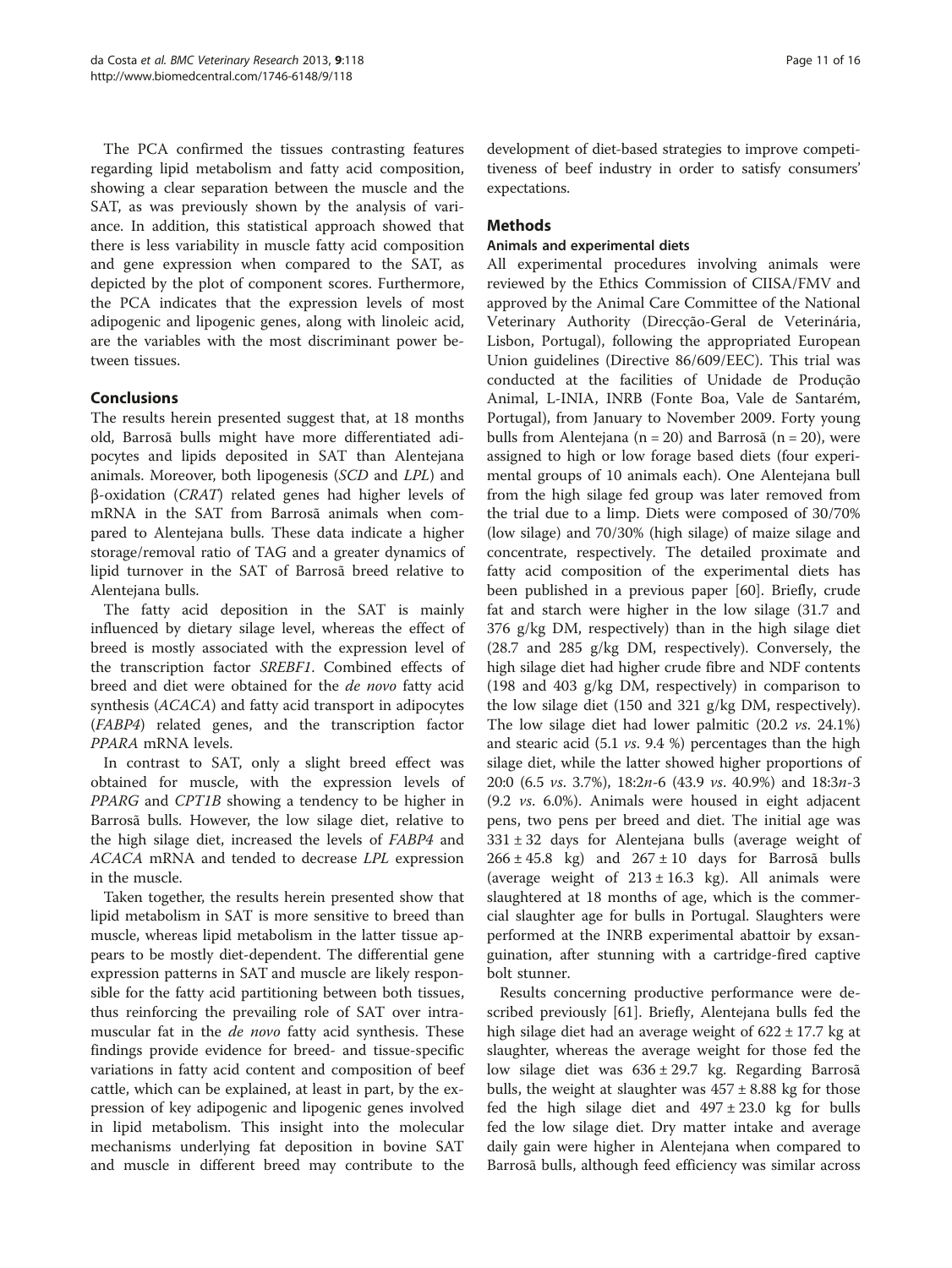experimental groups. Fatness scores were higher in Barrosã than in Alentejana bulls. Moreover, the low silage fed animals had higher fatness scores than those fed the high silage diet.

#### Sample collection

Immediately after slaughter, samples of longissimus lumborum muscle and SAT for gene expression analysis were collected from the right side of carcass at the 5th lumbar vertebra level, rinsed with sterile RNAse-free cold water solution, cut into small pieces (thickness of ~0.3 cm), stabilised in RNA Later solution (Qiagen, Hilden, Germany) and subsequently stored at −80°C. A second sample of SAT was vacuum-packed and stored at −20°C, until lipid extraction and determination of fatty acid composition.

Carcasses were suspended from the Achilles tendon, chilled at 10°C for 24 hours and aged during 8 days at 2°C. The left half carcass was subsequently separated into commercial joints. The LL muscle samples (ca. 200 g) were collected, trimmed of connective and adipose tissues before being blended in a food processor, vacuum packed and stored at −20°C until lipid analysis.

#### Total lipid content and fatty acid composition

SAT and *longissimus lumborum* muscle samples were lyophilised (−60°C and 2.0 hPa), maintained at −20°C (SAT) or dissecated at room temperature (muscle) and analysed within two weeks. Total lipids were extracted by the method of Folch et al. [\[62](#page-15-0)], using dichloromethane and methanol (2:1 v/v) instead of chloroform and methanol (2:1 v/v), as modified by Carlson [\[63\]](#page-15-0).

Fatty acids were then converted to methyl esters as de-scribed by Raes et al. [[64](#page-15-0)], using sodium methoxide in anhydrous methanol (0.5 mol/l) for 30 min, followed by hydrochloric acid in methanol (1:1 v/v) for 10 min at 50°C. Fatty acid methyl esters (FAME) were extracted twice with 3 ml of  $n$ -hexane and pooled extracts were evaporated at 35°C, under a stream of nitrogen, until a final volume of 2 ml. The resulting FAME were then analysed by GC using a fused-silica capillary column (CP-Sil 88; 100  $m \times 0.25$  mm i.d., 0.20 mm film thickness; Chrompack, Varian Inc., Walnut Creek, CA, USA), equipped with a flame ionisation detector, as described by Bessa et al. [\[65\]](#page-15-0). The quantification of FAME used nonadecanoic acid (19:0) as the internal standard, added to lipids prior to saponification and methylation. The same FAME solution was used for the analysis of both fatty acid composition and  $c9, t11$ -CLA, enabling the direct comparison of quantitative data and eliminating differences in sample preparation. CLA isomers were individually separated by triple silver-ion columns in series (ChromSpher 5 Lipids; 250 mm  $\times$  4.6 mm i.d., 5 µm particle size; Chrompack, Bridgewater, NJ, USA), using a high performance liquid chromatography (HPLC) system (Agilent 1100 Series, Agilent Technologies Inc., Palo Alto, CA, USA) equipped with an autosampler and a diode array detector adjusted to 233 nm, according to the procedure previously reported [\[66\]](#page-15-0). Fatty acid composition was expressed as g/100 g of total fatty acid content, assuming a direct relationship between peak area and fatty acid methyl ester weight.

## Total RNA extraction

Frozen tissue samples were homogenized with an Ultra-Turrax® homogenizer (IKA-Labortechnik, Staufen, Germany). For SAT samples, total RNA was extracted using RNeasy Lipid Tissue Mini Kit(Qiagen Inc, Hilden, Germany) according to the manufacturer's protocol. Total RNA was extracted from muscle samples using Trizol reagent (Invitrogen, Carlsbad, CA, USA) and purified with the RNeasy Mini Kit (Qiagen Inc), according to the manufacturer's protocol. To exclude possible amplification of contaminating genomic DNA, an additional step of DNase digestion was performed with the RNase-free DNase Set (Qiagen Inc.), incubating samples with DNase for 15 min at room temperature. Total RNA extracts were immediately analyzed for quantity (OD260nm) and purity (OD260 nm/OD280 nm) (NanoDrop ND-2000 c, Peqlab GmbH, Erlangen, Germany). RNA aliquots were stored at −80°C and until further analysis.

## Synthesis of complementary DNA

Single-stranded cDNA was synthesised using the High Capacity cDNA Reverse Transcription Kit (Applied Biosystems, Foster City, CA, USA) following the manufacturer's protocol. Each 20 μl RT reaction contained 250 ng (SAT) or 600 ng (muscle) of RNA template, 50 nM random RT Primer,  $1 \times RT$  buffer, 0.25 mM of each dNTPs, 3.33 U/μl multiscribe reverse transcriptase and 0.25 U/ $\mu$ l RNase inhibitor, at temperatures of 25°C for 10 min, 37°C for 120 min, and 85°C for 5 min cDNA aliquots were stored at −20°C.

## Primer design and housekeeping gene stability evaluation

Primer Express software (Applied Biosystems, Foster City, CA, USA) was used to design primers fixing the amplicon length to 65–150 bp (Table [5](#page-12-0)). When possible, primers were designed to fall across exon–exon junctions. Primers were aligned against publicly available databases using BLASTN at the National Center of Biotechnology Information. Prior to RT-qPCR the various sets of gene-specific primers were tested using a conventional PCR and run in a 2.5% agarose gel stained with ethidium bromide. Only those primers that presented a single band at the expected size in the gel, and thus no primer-dimer formation, were used for RT-qPCR. The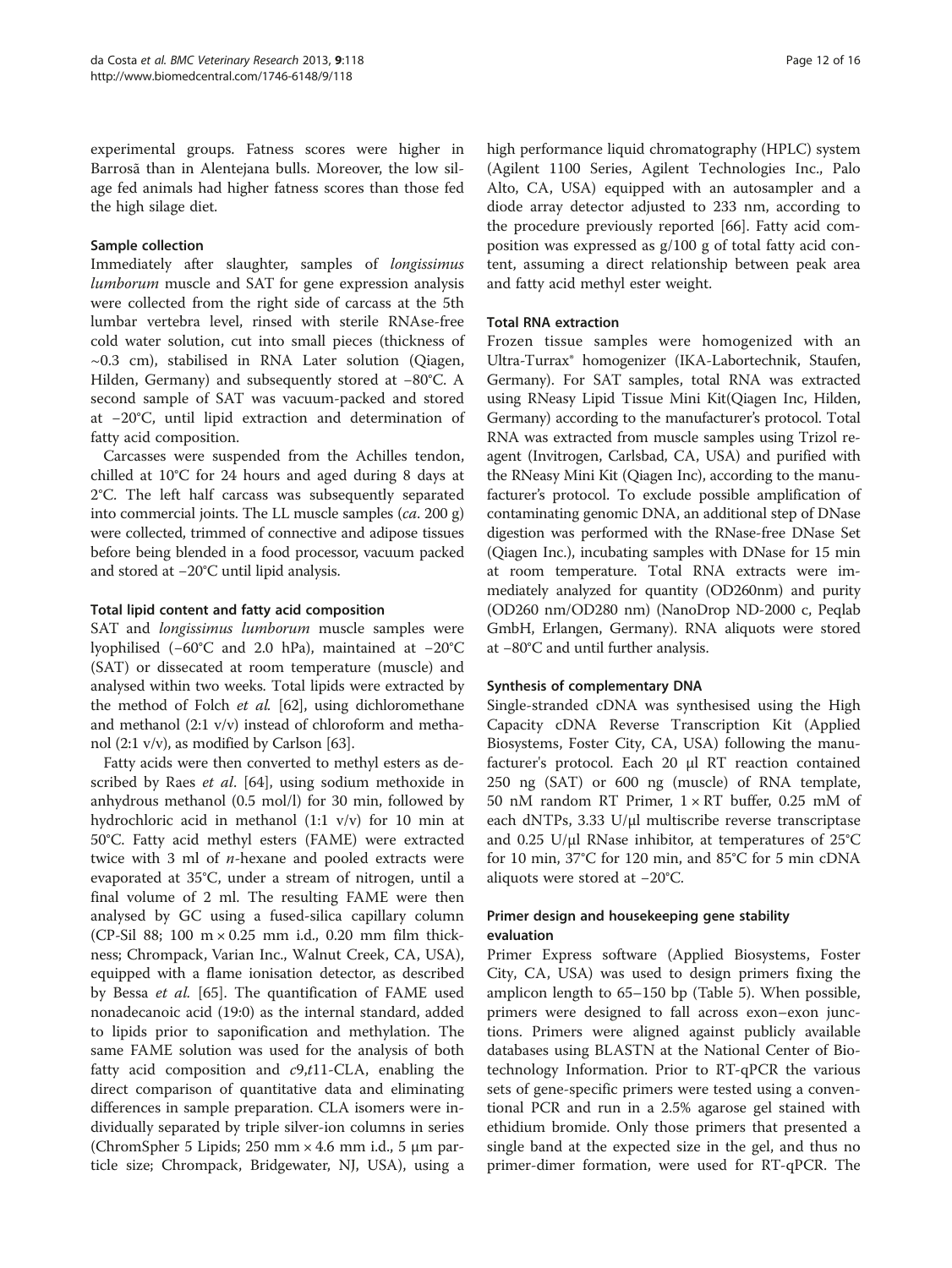<span id="page-12-0"></span>Table 5 Primer pairs sequences for quantitative real-time PCR<sup>1-4</sup>

| Gene symbol        | Full gene name                                              | Acc. number <sup>1</sup> | Primer pairs $(5'$ -3') <sup>2</sup> | Exons spanned | Product size (bp) |
|--------------------|-------------------------------------------------------------|--------------------------|--------------------------------------|---------------|-------------------|
| ACACA              | Acetyl-CoA carboxylase alpha                                | NM_174224                | F: ttc acg tgg cct ggg tag a         | $40 - 41$     | 142               |
|                    |                                                             |                          | R: ttg tac ctg gat tct cct tca tct t |               |                   |
| CPT1B              | Carnitine palmitoyltransferase 1B                           | NM 001034349             | F: gcg act cca gtg gga cat tc        | $12 - 13$     | 114               |
|                    |                                                             |                          | R: aaa ggc agg aac tgg aag ca        |               |                   |
| CRAT               | Carnitine O-acetyltransferase                               | NM 001075587             | F: ggc cca ccg agc cta cac           | $12 - 13$     | 138               |
|                    |                                                             |                          | R: atg gca atg gcg tag gag gt        |               |                   |
| FABP4              | Fatty acid-binding protein 4                                | NM 174314                | F: tgg atg ata aga tgg tgc tgg a     | $3 - 4$       | 114               |
|                    |                                                             |                          | R: atg gag ttc gat gca aac gtc       |               |                   |
| LPL                | Lipoprotein lipase                                          | NM_001075120             | F: act gtg gct gag agc gag aac       | $7 - 8$       | 98                |
|                    |                                                             |                          | R: tct cca ata tcc acc tcc gtg ta    |               |                   |
| PPARA              | Peroxisome proliferator-activated<br>receptor alpha         | NM 001034036.1           | F: agt gcc ttt cag ttg gga tgt c     | $2 - 3$       | 125               |
|                    |                                                             |                          | R: cgc ggt ttc gga atc ttc ta        |               |                   |
| PPARG              | Peroxisome proliferator-activated<br>receptor gamma         | NM 181024                | F: tgt ctc ata atg cca tca ggt ttg   | $4 - 5$       | 66                |
|                    |                                                             |                          | R: tct ccq cta aca gct tct cct t     |               |                   |
| SCD                | Stearoyl-CoA desaturase                                     | NM 173959                | F: cca tca acc ccc gag aga at        | $5 - 6$       | 76                |
|                    |                                                             |                          | R: aag gtg tgg tgg tag ttg tgg aa    |               |                   |
| SREBF1             | Sterol regulatory element binding<br>transcription factor 1 | NM 001113302             | F: agc ctg gca atg tgt gag aag       | $13 - 14$     | 115               |
|                    |                                                             |                          | R: caa gga gca ggt cac aca gga       |               |                   |
| PPIB <sup>3</sup>  | Peptidylprolyl isomerase B                                  | NM 174152                | F: tcc gtc ttc ttc ctg ctg ttg       | $1 - 2$       | 98                |
|                    |                                                             |                          | R: cca att cgc agg tca aag tac       |               |                   |
| RPLPO <sup>4</sup> | Ribosomal protein P0                                        | NM_001012682             | F: gca ttc ccg ctt cct gg            | $5 - 6$       | 109               |
|                    |                                                             |                          | R: gcg ctt gta ccc att gat ga        |               |                   |

<sup>§</sup>Published in [[69\]](#page-15-0).<br><sup>1</sup>Entrez Gene, Nati

<sup>1</sup> Entrez Gene, National Center for Biotechnology Information (NCBI).

<sup>2</sup>F: forward primer and R: reverse primer.

<sup>3</sup>Housekeeping gene for muscle.

4 Housekeeping gene for subcutaneous adipose tissue.

accuracy of primer pairs was also evaluated by the presence of a unique peak during the dissociation step at the end of RT-qPCR. A set of five candidate housekeeping genes (HKG) was evaluated using geNorm and NormFinder, following the procedures described by Vandesompele et al. [[67](#page-15-0)] and Andersen et al. [\[68](#page-15-0)], respectively. Therefore, target gene expression levels were normalised against the expression levels of the HKG, ribosomal protein large P0 (RPLP0) and peptidylprolyl isomerase B (PPIB) for SAT and muscle, respectively.

## Real time quantitative polymerase chain reaction

The RT-qPCR was performed with the StepOne Plus™ Real-Time PCR System, using the Power SYBR® Green master mix (both Applied Biosystems, Foster City, CA, USA). Reaction mixes of 6.25 μL Power SYBR Green master mix (Applied Biosystems, Foster City, CA, USA), 1 μL of forward and reverse primers (160 nM) and 1 μL of diluted cDNA (1:10) template were pipetted into

MicroAmp™ optical 96-Well reaction plates and sealed with optical caps (Applied Biosystems, Foster City, CA, USA). After an initial denaturation at 95°C for 10 min, a thermocycling program of 15 s at 95°C, 60 s at 60°C and 15 s at 95°C was applied (40 cycles). Total fluorescence data and dynamic well factors were continuously collected to generate background-subtracted amplification curves (StepOne™ Software v2.2.2, Applied Biosystems, Foster City, CA, USA). PCR analysis of cDNA samples was performed in duplicate, using no-transcription and no-template samples as controls. The specificity of the PCR amplification was confirmed by melting curve analysis and agarose gel electrophoresis of PCR products.

#### Data processing

The PCR efficiency was calculated for each primer set using the StepOnePlus PCR System software (Applied Biosystems), by amplifying 5-fold serial dilutions of pooled cDNA and run in triplicate. The efficiency curves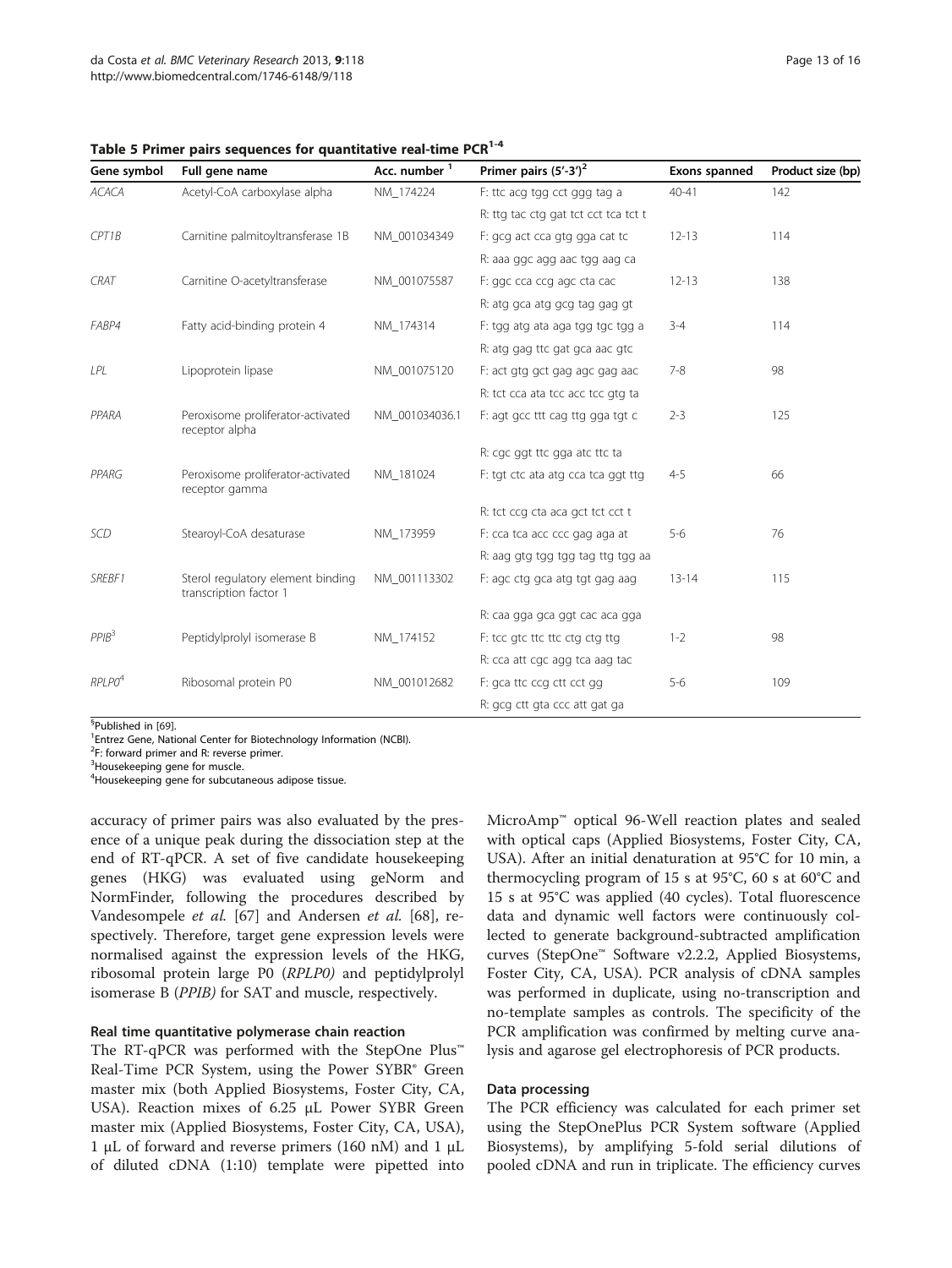<span id="page-13-0"></span>were used to assess accuracy, linearity and efficiency of the PCR reaction. Efficiency (E) was calculated as  $E [%] =$ (10-1/slope of standard curve - 1)  $\times$  100. All primer sets exhibited an efficiency ranged between 85 and 110% and correlation coefficients were higher than 0.990.

The relative expression (RE) levels were calculated as a variation of the Livak method [\[70](#page-15-0)], corrected for variation in amplification efficiency  $(E = 10^{-1/slope})$ , as shown in Equation 1.

$$
RE = E_{endogenous}(CT, edogenous) / E_{target}(CT, target)
$$
\n(1)

#### Statistical analysis

Statistical analyses were carried out with the Statistical Analysis Systems software package, version 9.2, (SAS Institute, Cary, NC, USA). All statistical analyses were performed based on a  $2 \times 2$  factorial arrangement of breed (Alentejana and Barrosã purebreds), diet (high and low silage diets) and their respective interaction. The variances were tested for heteroscedasticity and, for most parameters, variance was found to be heterogeneous. Therefore, subsequent data analysis was performed in order to account for heterogeneous variance. The general Satterthwaite approximation was computed in a mixed-effects regression model (PROC MIXED), with breed, diet and their interaction as fixed effects.

The slaughter weight, total lipids content in the muscle and SAT were tested as covariates, but only total lipids was retained. Whenever the use of a covariate was necessary, the structure of the covariate model was determined according to the procedures described by Milliken & Johnson [[71](#page-15-0)], ranging from a simple slope model to individual slopes for each diet  $\times$  breed combinations. Given that significant differences in covariate ranges were intrinsically associated to each breed, each variable was adjusted and compared with the mean covariate value of each breed [\[71\]](#page-15-0). When significant effects were detected, least square means (LSMEANS) were determined using the LSMEANS option, with no correction for multiple comparisons. Differences were declared significant at  $P < 0.05$  and tendencies discussed at  $P < 0.10$ .

Pearson correlation coefficients were calculated using the CORR procedure of SAS. Whenever necessary, adjusted variables to the intramuscular fat or the amount of subcutaneous adipose tissue in the leg joint were used to compute Pearson correlations, for the muscle and SAT samples respectively.

The relationships between cellularity and fatty acid composition in both depots were assessed by the principal component analysis (PCA), using the PRINCOMP

procedure of SAS. The PCA was applied to a data set of 78 samples and 17 variables to reduce the dimensionality of the data set and to describe the variability of data. The PCA was used to examine the relationship between the fatty acid composition and relative gene expression levels, enabling not only plots of the relationship between the variables but also attempting to explain those relationships. The analysis was based on the correlation matrix and the principal components which explained at least 5% for the total variance and had eigenvalues were greater than one were retained.

#### Abbreviations

ACACA: Acetyl-CoA carboxylase alpha; BCFA: Branched chain fatty acids; CRAT: Carnitine O-acetyltransferase; CLA: Conjugated linoleic acid; FABP4: Fatty acid binding protein 4; FAME: Fatty acid methyl esters; HKG: Housekeeping gene; HS: High silage; LL: Longissimus lumborum; LPL: Lipoprotein lipase; LS: Low silage; MUFA: Monounsaturated fatty acids; PPARA: Peroxisome proliferator-activated receptor alpha; PPARG: Peroxisome proliferator-activated receptor gamma; PPIB: Peptidylprolyl isomerase B; PUFA: Polyunsaturated fatty acids; RPLP0: Ribosomal protein P0; SAT: Subcutaneous adipose tissue; SFA: Saturated fatty acids; SCD: Stearoyl-CoA desaturase; SREBF1: Sterol regulatory element binding transcription factor 1; TAG: Triacylglycerols; TFA: Trans fatty acids.

#### Competing interests

There are no conflicts of interest.

#### Authors' contributions

ASHC and VMRP performed the tissue sampling and laboratory work. ASHC was responsible for the statistical analysis. ASHC, VMRP, CMGAF and JAMP were responsible for interpretation of the results and preparation of the manuscript. JAMP was responsible for the design of the study. All authors read and approved the findings of the study.

#### Acknowledgments

Financial support from Fundação para a Ciência e a Tecnologia grant (PTDC/ CVT/2006/66114) and individual fellowships to A.S.H. Costa (SFRH/BD/2009/ 61068) and V.M.R. Pires (SFRH/BPD/2009/64347) are acknowledged. The authors would like to thank the abattoir staff for their cooperation in meat sampling, Susana Alves (L-INIA-REQUIMTE) for fatty acid analysis and Elisabete Silva for kindly providing primers for the PPIB gene.

#### Received: 9 October 2012 Accepted: 12 June 2013 Published: 17 June 2013

#### References

- Hocquette JF, Chatellier V: Prospects for the European beef sector over the next 30 years. Anim Front 2011, 25:20–28.
- 2. Scollan N, Hocquette JF, Nuernberg K, Dannenberger D, Richardson I, Moloney A: Innovations in beef production systems that enhance the nutritional and health value of beef lipids and their relationship with meat quality. Meat Sci 2006, 74:17-33.
- 3. Pickworth CL, Loerch SC, Velleman SG, Pate JL, Poole DH, Fluharty FL: Adipogenic differentiation state-specific gene expression as related to bovine carcass adiposity. J Anim Sci 2011, 89:355-366.
- 4. Hiller B, Hocquette JF, Cassar-Malek I, Nuernberg G, Nuernberg K: Dietary n-3 PUFA affect lipid metabolism and tissue function-related genes in bovine muscle. Br J Nutr 2012, 108:858–863.
- 5. Roh S, Hishikawa D, Hong Y-H, Sasaki S: Control of adipogenesis in ruminants. Anim Sci J 2006, 77:472–477.
- 6. Mannen H: Identification and utilization of genes associated with beef qualities. Anim Sci J 2011, 82:1–7.
- 7. Taniguchi M, Guan LL, Zhang B, Dodson MV, Okine E, Moore SS: Gene expression patterns of bovine perimuscular preadipocytes during adipogenesis. Biochem Bioph Res Co 2008, 366:346–351.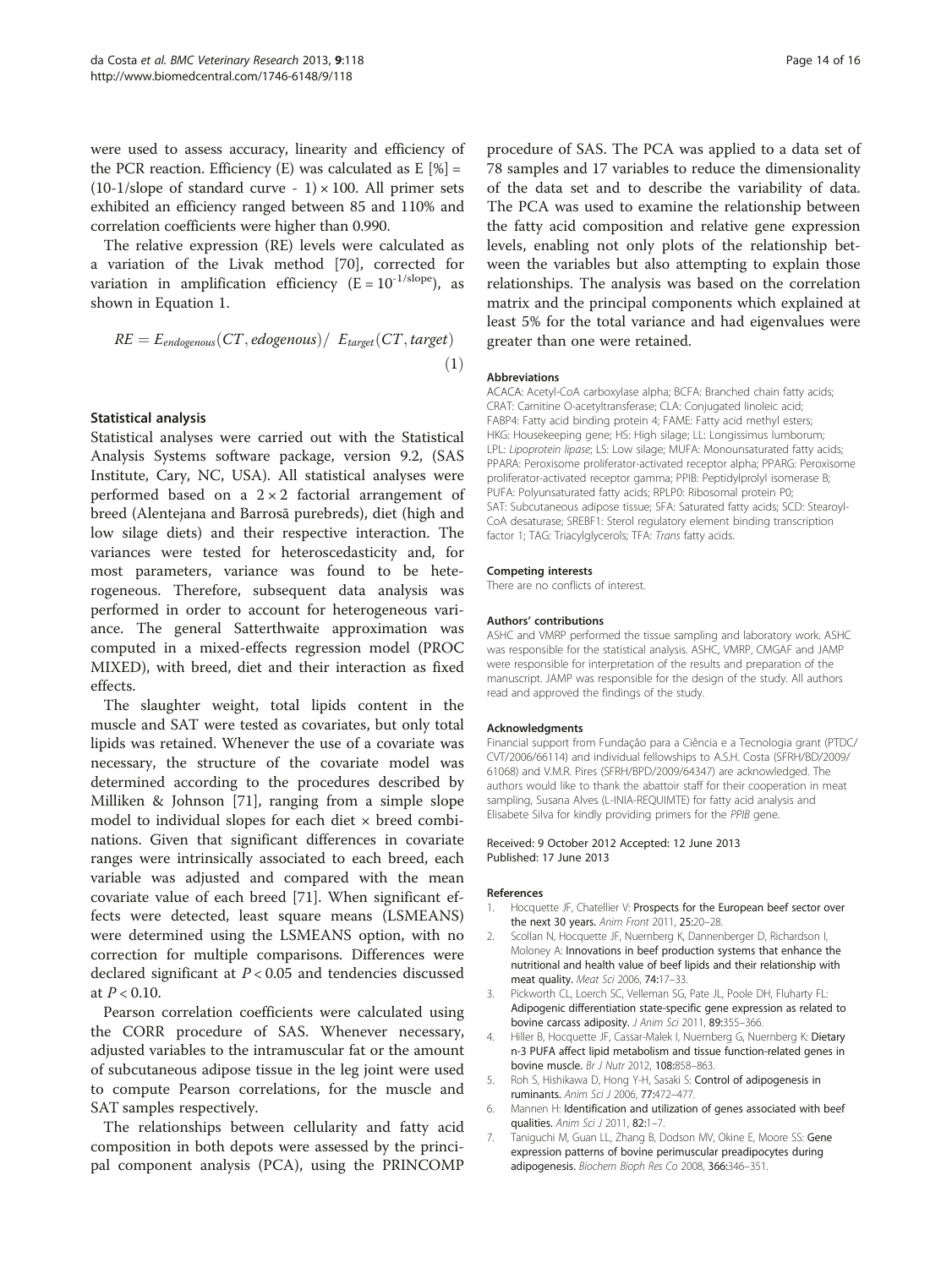- <span id="page-14-0"></span>8. Fernyhough ME, Helterline DL, Vierck JL, Hausman GJ, Hill RA, Dodson MV: Dedifferentiation of mature adipocytes to form adipofibroblasts: more than just a possibility. Adipocytes 2005, 1:17–24.
- 9. Wang YH, Byrne KA, Reverter A, Harper GS, Taniguchi M, McWilliam SM, Mannen H, Oyama K, Lehnert S: Transcriptional profiling of skeletal muscle tissue from two breeds of cattle. Mamm Genome 2005, 16:201–210.
- 10. Zhang Q, Lee HG, Han JA, Kim EB, Kang SK, Yin J, Baik M, Shen Y, Kim SH, Seo KS, Choi YJ: Differentially expressed proteins during fat accumulation in bovine skeletal muscle. Meat Sci 2010, 86:814–820.
- 11. Lee SH, Gondro C, van der Werf J, Kim NK, Lim DJ, Park EW, Oh SJ, Gibson JP. Thompson JM: Use of a bovine genome array to identify new biological pathways for beef marbling in Hanwoo (Korean Cattle). BMC Genomics 2010, 11:623.
- 12. Lehnert S, Reverter A, Byrne KA, Wang Y, Nattrass GS, Hudson NJ, PL G w: Gene expression studies of developing bovine longissimus muscle from two different beef cattle breeds. BMC Dev Biol 2007, 7:95.
- 13. Aldai N, Najera AI, Dugan ME, Celaya R, Osoro K: Characterization of intramuscular, intermuscular and subcutaneous adipose tissues in yearling bulls of different genetic groups. Meat Sci 2007, 76:682–691.
- 14. Wood JD, Enser M, Fisher AV, Nute GR, Sheard PR, Richardson RI, Hughes SI, Whittington FM: Fat deposition, fatty acid composition and meat quality: a review. Meat Sci 2008, 78:343–358.
- 15. Widman P, Nuernberg K, Kuehn C, Weikard R: Association of an ACSL1 gene variant with polyunsaturated fatty acids in bovine skeletal muscle. BMC Genet 2011, 12:96.
- 16. Pavan E, Duckett SK: Corn oil or corn grain supplementation to steers grazing endophyte-free tall fescue. I. Effects on in vivo digestibility, performance, and carcass quality. J Anim Sci 2008, 86:3215-3223.
- 17. Hoashi S, Hinenoya T, Tanaka A, Ohsaki H, Sasaki S, Taniguchi M, Oyama K, Mukai F, Mannen H: Association between fatty acid compositions and genotypes of FABP4 and LXR-alpha in Japanese Black cattle. BMC Genet 2008, 9:84.
- 18. Beja-Pereira A, Alexandrino P, Bessa I, Carretero Y, Dunner S, Ferrand N, Jordana J, Laloe D, Moazami-Goudarzi K, Sanchez A, Cañon J: Genetic characterization of Southwestern European bovine breeds: a historical and biogeographical reassessment with a set of 16 microsatellites. J Hered 2003, 94:243–250.
- 19. Costa P, Lemos JP, Lopes PA, Alfaia CM, Costa ASH, Bessa RJB, Prates JAM: Effect of low- and high-forage diets on meat quality and fatty acid composition of Alentejana and Barrosã beef breeds. Animal 2012, 6:1187–1197.
- 20. Wang YH, Bower NI, Reverter A, Tan SH, De Jager N, Wang R, Macwilliam SM, Cafe LM, Greenwood PL, Lenhert SA: Gene expression patterns during intramuscular fat development in cattle. J Anim Sci 2009, 87:119–130.
- 21. Albrecht E, Gotoh T, Ebara F, Xu JX, Viergutz T, Nüernberg G, Maak S, Wegner J: Cellular conditions for intramuscular fat deposition in Japanese Black and Holstein steers. Meat Sci 2011, 89:13–20.
- 22. Taniguchi M, Mannen H, Oyama K, Shimakura Y, Oka A, Watanabe H, Kojima T, Komatsu M, Harper GS, Tsuji S: Differences in stearoyl-CoA desaturase mRNA levels between Japanese Black and Holstein cattle. Livest Prod Sci 2004, 87:215–220.
- 23. Medina-Gomez G, Gray SL, Yetukuri L, Shimomura K, Virtue S, Campbell M, Curtis RK, Jimenez-Linan M, Blount M, Yeo GSH, Lopez M, Seppänen-Laakso T, Ashcroft FM, Orešič M, Vidal-Puig A: PPAR gamma 2 prevents lipotoxicity by controlling adipose tissue expandability and peripheral lipid metabolism. PLoS Genet 2007, 3:e64.
- 24. Gregoire FM, Smas CM, Sul HS: Understanding adipocyte differentiation. Physiol Rev 1998, 78:783–880.
- 25. Harper GS, Pethick DW: How might marbling begin? Aust J Exp Agr 2004, 44:653–662.
- 26. Briggs MR, Yokoyama C, Wang X, Brown MS, Goldstein JL: Nuclear protein that binds sterol regulatory element of low density lipoprotein receptor promoter. I. Identification of the protein and delineation of its target nucleotide sequence. J Biol Chem 1993, 268:14490–14496.
- 27. Brown MS, Goldstein JL: The SREBP pathway: regulation of cholesterol metabolism by proteolysis of a membrane-bound transcription factor. Cell 1997, 89:331–340.
- 28. Worgall TS, Sturley SL, Seo T, Osborne TF, Deckelbaum RJ: Polyunsaturated fatty acids decrease expression of promoters with sterol regulatory element-binding protein. J Biol Chem 1998, 273:25537–25540.
- 29. Graugnard DE, Berger LL, Faulkner DB, Loor JJ: High-starch diets induce precocious adipogenic gene network up-regulation in longissimus lumborum of early-weaned Angus cattle. Brit J Nutr 2010, 103:953–963.
- 30. Kim JB, Wright HM, Wright M, Spiegelman BM: ADD1/SREBP1 activates PPARgamma through the production of endogenous ligand. Proc Natl Acad Sci USA 1998, 95:4333–4337.
- 31. Costa ASH, Lopes PA, Estevão M, Martins SV, Alves SP, Pissarra H, Correia JJ, Pinho M, Fontes CMGA, Prates JAM: Contrasting cellularity and fatty acid composition in fat depots from Alentejana and Barrosã bovine breeds fed high and how forage diets. Int J Biol Sci 2012, 8:214-227
- 32. Sekiya M, Yahagi N, Matsuzaka T, Takeuchi Y, Nakagawa Y, Takahashi H, Okazaki H, Iizuka Y, Ohashi K, Gotoda T, Ishibashi S, Nagai R, Yamazaki T, Kadowaki T, Yamada N, Osuga J, Shimano H: SREBP-1-independent regulation of lipogenic gene expression in adipocytes. J Lipid Res 2007, 48:1581–1591.
- 33. Yang R, Castriota G, Chen Y, Cleary MA, Ellsworth K, Shin MK, Tran J-L, Vogt TF, Wu M, Xu S, Yang X, Zhang BB, Berger JP, Quresh SA: RNAi-mediated germline knockdown of FABP4 increases body weight but does not improve the deranged nutrient metabolism of diet-induced obese mice. Int J Obesity 2011, 35:217–225.
- 34. Shen WJ, Bernlohr K, Sridhar DA, Bernlohr DA, Kraemer FB: Interaction of rat hormone-sensitive lipase with adipocyte lipid-binding protein. P Natl Acad Sci USA 1999, 96:5528–5532.
- 35. Damcott CM, Moffett SP, Feingold E, Barmada MM, Marshall JA, Hamman RF, Ferrell RE: Genetic variation in fatty acid-binding protein-4 and peroxisome proliferator-activated receptor gamma interactively influence insulin sensitivity and body composition in males. Metabolism 2004, 53:303–309.
- 36. Cho S, Park TS, Yoon D, Cheong HS, Namgoong S, Park BL, Lee HW, Han CS, Kim EM, Cheong I-C, Kim H, Shin HD: Identification of genetic polymorphisms in FABP3 and FABP4 and putative association with back fat depth in Wagyu × Limousin F2 crosses. Anim Genet 2008, 37:29–34.
- 37. Jurie C, Cassar-Malek I, Bonnet M, Leroux C, Bauchart D, Boulesteix P, Pethick DW, Hocquette JF: Adipocyte fatty acid-binding protein and mitochondrial enzyme activities in muscles as relevant indicators of marbling in cattle. J Anim Sci 2007, 85:2660-2669.
- 38. Michal JJ, Zhang ZW, Gaskins CT, Jiang Z: The bovine fatty acid binding protein 4 gene is significantly associated with marbling and subcutaneous fat depth in Wagyu x Limousin F2 crosses. Anim Genet 2006, 37:400–402.
- 39. Laliotis GP, Bizelis I, Rogdakis E: Comparative approach of the de novo fatty acid synthesis (lipogenesis) between ruminant and non ruminant mammalian species: from biochemical level to the main regulatory lipogenic genes. Curr Genomics 2010, 11:168-183.
- 40. McGarry JD, Woeltje KF, Kuwajima M, Foster DW: Regulation of ketogenesis and the renaissance of carnitine palmitoyltransferase. Diabetes Metab Rev 1989, 5:271–284.
- 41. Joseph SJ, Robbins KR, Pavan E, Pratt SL, Duckett SK, Rekaya R: Effect of diet supplementation on the expression of bovine genes associated with fatty acid synthesis and metabolism. Bioinform Biol Insights 2010, 4:19–31.
- 42. Chilliard Y, Gagliostro G, Fléchet J, Lefaivre J, Sebastian I: Duodenal rapeseed oil infusion in early and midlactation cows. 5. Milk fatty acids and adipose tissue lipogenic activities. J Dairy Sci 1991, 74:1844-1854.
- 43. Underwood KR, Tong J, Zhu MJ, Shen QW, Means WJ, Ford SP, Paisley SI, Hess BW, Du M: Relationship between kinase phosphorylation, muscle fiber typing, and glycogen accumulation in longissimus muscle of beef cattle with high and low intramuscular fat. J Agr and Food Chem 2007, 55:9698–9703.
- 44. Daniel CTR, Wynn RJ, Salter AM, Buttery PJ: Differing effects of forage and concentrate diets on the oleic acid and conjugated linoleic acid content of sheep tissues: The role of stearoyl-CoA desaturase. J Anim Sci 2004, 82:747–758.
- 45. Ward RE, Woodward B, Otter N, Doran O: Relationship between the expression of key lipogenic enzymes, fatty acid composition, and intramuscular fat content of Limousin and Aberdeen Angus cattle. Livest Sci 2010, 127:22-29.
- 46. Chung KY, Lunt DK, Kawachi H, Yano H, Smith SB: Lipogenesis and stearoyl-CoA desaturase gene expression and enzyme activity in adipose tissue of short- and long-fed Angus and Wagyu steers fed corn- or haybased diets. J Anim Sci 2007, 85:380–387.